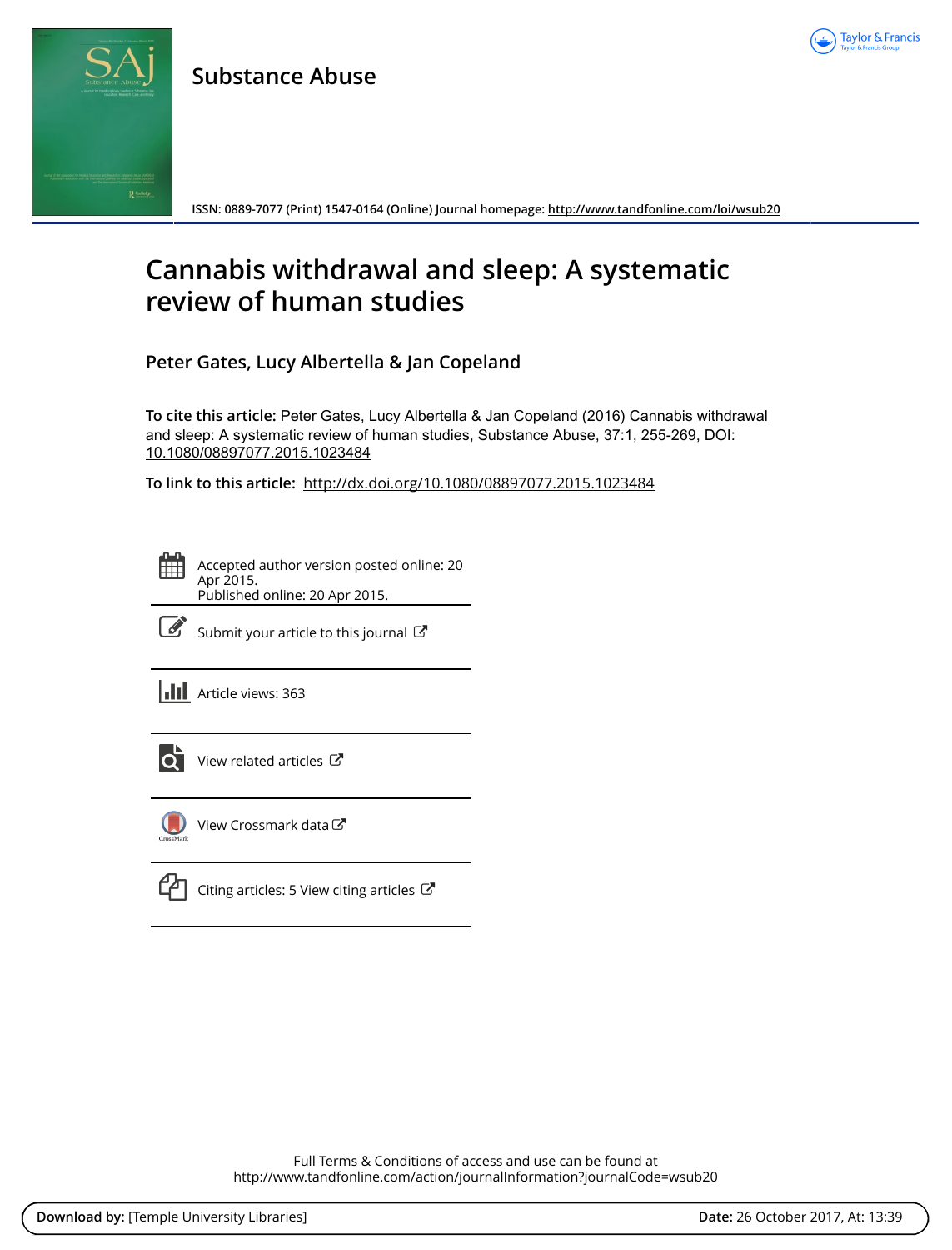#### REVIEW

### Cannabis withdrawal and sleep: A systematic review of human studies

Peter Gates, PhD, Lucy Albertella, and Jan Copeland, PhD

National Cannabis Prevention and Information Centre, UNSW Medicine, Randwick, New South Wales, Australia

#### ABSTRACT

Background: Sleep problems during withdrawal from cannabis use are a common experience. The details regarding how abstinence from cannabis impacts sleep are not well described. This article reviews the literature including a measure of cannabis withdrawal and sleep in humans. Methods: A literature search using a set of cannabinoid and sleep-related terms was conducted across 8 electronic databases. Human studies that involved the administration of cannabinoids and at least 1 quantitative sleep-related measure were included. Review articles, opinion pieces, letters or editorials, case studies (final  $N < 8$ ), published abstracts, posters, and non-English articles were excluded. Thirty-six publications were included in the review. Results: Sleep was frequently interrupted during cannabis withdrawal, although the specific mechanisms of disruption remain unclear. Conclusions: Methodological issues in the majority of studies to date preclude any definitive conclusion on the specific aspects of sleep that are affected.

#### Introduction

Cannabis is the most commonly used illicit drug, with 3.9% of the global population aged [1](#page-14-0)5 to 64 years reporting cannabis use.<sup>1</sup> Notably, approximately 1 in 10 of those who smoke cannabis will experience symptoms of dependence.<sup>2</sup> Some of these symptoms include developing a tolerance to the effect of use, the desire to stop using but an inability to do so and withdrawal when stopping use. Unlike other illicit drugs, there has been some contention as to whether withdrawal following abstinence should be included among these symptoms of dependence. $3$  Indeed, withdrawal was not included in the fourth edition of the Diagnostic and Statistical Manual of Mental Disorders (DSM-IV).<sup>[4](#page-14-3)</sup> Following a large body of research on cannabis use that has identified a consistent pattern of withdrawal, $3,5-12$  $3,5-12$  this now appears in the fifth edition of the DSM (observed as at least 3 of 7 symptoms: irritability, nervousness, sleep difficulty, decreased appetite, restlessness, depressed mood, and physical symptoms).<sup>13</sup>

Although symptoms of withdrawal are expected to follow abrupt abstinence from long-term cannabis use, the composition of withdrawal and extent to which certain symptoms are experienced are not yet well established. Some recent work on the intensity and timeline of cannabis withdrawal symptoms was recently conducted with 50 dependent cannabis users who stopped using cannabis for 2 weeks under outpatient research conditions. [14](#page-14-6) A withdrawal syndrome was reported by 73% of the sample and was predicted by the severity of cannabis dependence such that a higher severity was associated with a greater likelihood of withdrawal. In line with previous studies,  $6,15-25$  $6,15-25$  $6,15-25$  the most commonly reported symptoms of cannabis withdrawal included anger/aggression/irritability and sleep dysfunction. The most distressful withdrawal symptom was trouble getting to sleep.<sup>[14](#page-14-6)</sup> In addition, nightmares and strange dreams was the most commonly reported symptom and was the most intensely experienced (peaking for an average of 1.5 days) but was ranked the 10th most distressing symptom (out

of 26). Although sleep-related problems are among the most consistently reported cannabis withdrawal symptoms, very little else is known about their occurrence and what defines a sleep problem. Moreover, the relationship between cannabis use and its effect on sleep is also not yet well understood in general. $^{26}$  $^{26}$  $^{26}$  That is, the current understanding of the effects of cannabis use on sleep in humans is clouded by mixed findings between studies that typically lack statistical control for confounding factors. Notably, medicinal cannabis use has recently been described to alleviate sleep problems by medicinal users,  $27-29$  $27-29$  whereas the average cannabis user is at a greater risk of reporting sleep problems compared with non-cannabis users in the community.<sup>30-33</sup> Recognizing the impact of cannabis use and abstinence on sleep is important for both the cannabis user and for health providers. That is, with best evidence knowledge regarding cannabis withdrawal and associated sleep problems, abstinence attempts may prove more successful when sleep problems are assessed and addressed as necessary. In order to clarify these associations between cannabis use abstinence and sleep, we conducted a systematic review of all articles that included human participants and an assessment of sleep during cannabis withdrawal.

#### Review

#### Literature search

English language studies on human participants were located through online search of 8 electronic databases (Embase, CINAHL, Cochrane Library/EBM Reviews, MEDLINE, and PsycINFO for published studies and Project Cork, DRUG, and PsycEXTRA for

CONTACT Peter Gates **S** p.gates@unsw.edu.au **B** National Cannabis Prevention and Information Centre, UNSW Randwick Campus NDARC, Building R1 Level 1, 22–32 King Street, Randwick, NSW 2031, Australia.

## **KEYWORDS**

Cannabis; insomnia; marijuana; sleep; withdrawal

<sup>© 2016</sup> Taylor & Francis Group, LLC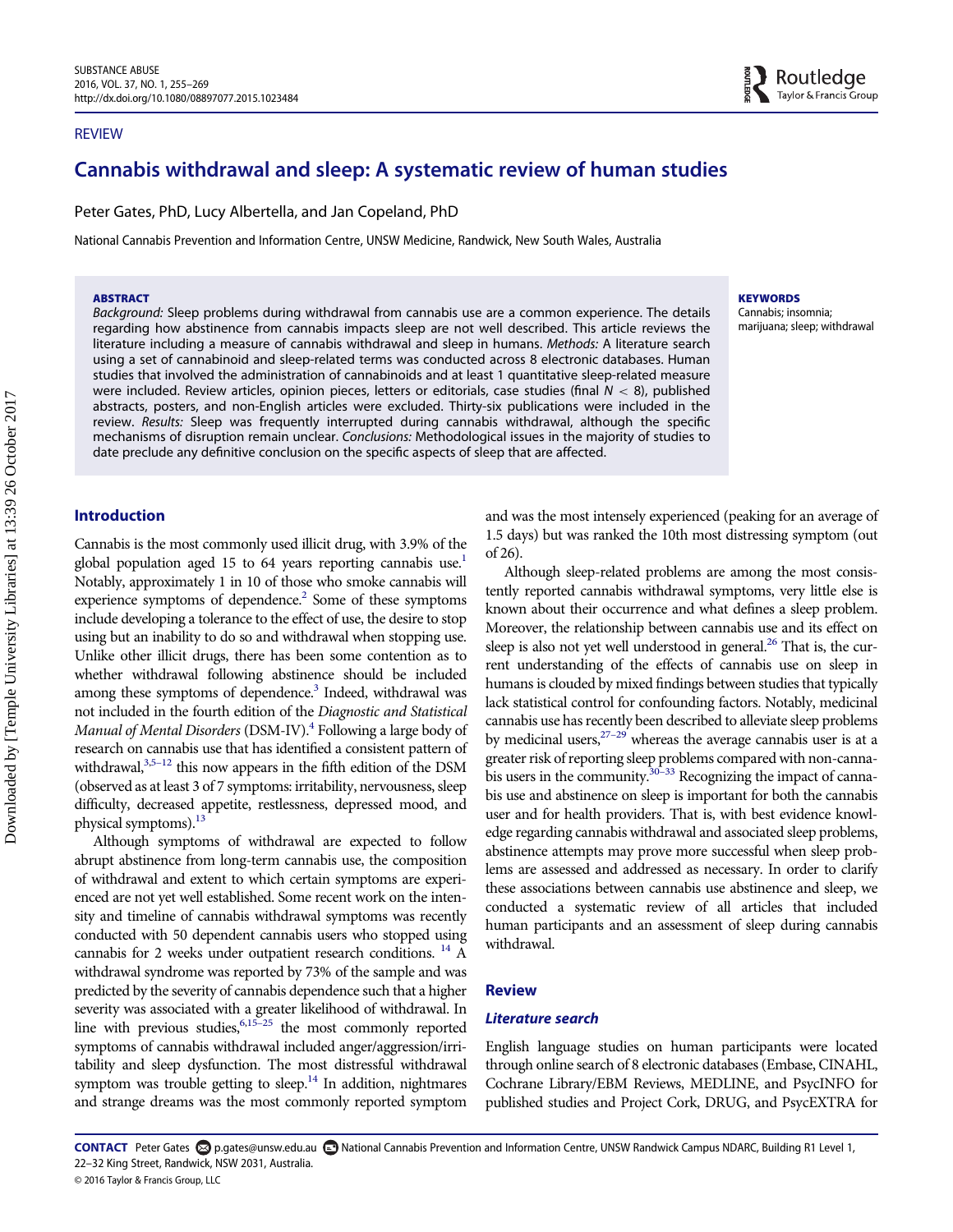

Figure 1. PRISMA flow diagram.<sup>[34](#page-14-23)</sup>

gray literature). The search strategy included the keywords "cannabinoid/s, or, tetrahydrocannabinol, or THC, or cannabis/marijuana" and "sleep, or sleep onset, or sleep apnea, or sleep treatment, or sleep wake cycle, or sleep deprivation, or rapid eye movement (REM) sleep, or non-rapid eye movement (NREM) sleep, or sleep disorder, or insomnia." In addition, we attempted to contact primary investigators who had conducted studies including measures of both cannabis and sleep but did not describe the two in the results of their manuscript. Review articles, posters, qualitative articles, opinion pieces, letters or editorials, case reports (final  $N <$ 8), and published abstracts were excluded. For purposes of this review, only those articles describing cannabis withdrawal were included (36 studies), whereas those articles involving the administration of cannabis on humans without observing withdrawal and those describing the prevalence of sleep problems among cannabis users and those on associations between use and sleep were excluded (these 102 studies have been previously reviewed elsewhere<sup>26</sup>). This review included all articles current to the end of 2013 and did not exclude studies on the basis of methodological flaws.

Initial searching resulted in 2413 articles being identified, which were independently reviewed by 2 research staff (P.G. and L.A.) in order to remove duplicates and articles meeting exclusion criteria. A consensus was reached, and a total of 777 duplicates and 1600 articles meeting exclusion criteria were removed, leaving 36 relevant articles. These articles were split by those that explored any changes to sleep experienced by those who had already abstained from cannabis use  $(15 \text{ articles})$ ,  $6,14-24,35-37$  $6,14-24,35-37$  $6,14-24,35-37$  $6,14-24,35-37$  and those that explored changes in sleep during withdrawal in an inpatient environment (21 articles)[.38](#page-14-13)–<sup>58</sup> In addition, a total of 11 of these 36 articles included data on relapse to cannabis use following withdrawal (see Figure 1).[16](#page-14-14),[18](#page-14-15)–20[,24](#page-14-16)[,41](#page-14-17)[,46](#page-15-0),[48](#page-15-1)–50[,54](#page-15-2)

#### Article quality

In order to assess the risk of bias in each article, a custom assessment of article quality and risk of bias was built following suggestions from the Cochrane Collaboration's Risk of Bias Assessment Tool,<sup>[59](#page-15-3)</sup> the Effective Practice and Organisation of Care Review Group Data Collection Checklist,<sup>[60](#page-15-4)</sup> and the assessments of risk of bias by Viswanathan and colleagues.<sup>61</sup> A ratio (reported as a percentage) was calculated to represent which of 38 different factors that the article had adequately addressed compared with the number left unaddressed. As such, a score of 100% was awarded when the article addressed all appropriate risks of bias adequately, whereas 50% was awarded when the article addressed an equal number of risks of bias compared with those left unaddressed. For the purpose of this descriptive review, this risk of bias rating assumes each article design was specifically to assess the impact of cannabis withdrawal on sleep, even though this was rarely the case. As such, the ratings should be considered specific to this review rather than overall article quality.

#### **Results**

#### The proportion of cannabis users who experienced withdrawal and sleep problems during withdrawal

A total of 15 articles investigated the proportion of cannabis users who experienced sleep problems as a part of the withdrawal syndrome, with a collective sample size of 8014 participants (see [Table 1](#page-3-0) for an overview). The quality of articles was moderate, with scores ranging from 37.9% to 73.3% and an average score of 60.0%. Across studies, the low-quality scores were commonly a result of nonvalidated measures of sleep (typically simple checklists of sleep-related items) and a lack of control for variables that may confound the relationship between withdrawal and sleep (most commonly the frequency, quantity, and duration of cannabis use, other substance use, and preexisting health conditions).

There was an inconsistency as to how many symptoms of withdrawal qualified the diagnosis of a withdrawal syndrome. That is, some studies reported the presence of withdrawal following a single symptom, whereas others required up to 4 or more symptoms. Across studies the proportion of participants that were described to experience withdrawal ranged between 15.6% and 89%, with an average of 57.0%.

A total of 7 articles (6 studies) reported the average number of withdrawal symptoms that were experienced by their respective samples of cannabis users.<sup>6,[21](#page-14-18),[24](#page-14-16),[35](#page-14-12)[,37](#page-14-19)[,57](#page-15-6)[,58](#page-15-7)</sup> This number ranged between 1.4 and 9.6, with an average of 5.8 (SD = 2.7). In addition, a total of 9 studies reported the index withdrawal discomfort score from the Marijuana Withdrawal Checklist (referred to as the MWC), a scale developed by Budney and colleagues<sup>37</sup> that gives an numerical indication of the overall severity of withdrawal experienced (although 3 of these studies reported this information in an unclear figure)[.18](#page-14-15)[,19](#page-14-20)[,24](#page-14-16)[,35](#page-14-12)[,37,](#page-14-19)[39,](#page-14-21)[41,](#page-14-17)[43,](#page-14-22)[56](#page-15-8) These scores ranged between 4.5 (taken from a figure) and 19.7 (out of 28—the most severe), with a mean MWC index score of 9.3 (SD  $=$  5.1).

Across these studies the individuals' withdrawal symptoms relating to sleep included any trouble/difficulty sleeping, waking up early, experiencing "strange" dreams, and sleeping more than usual. The average proportion of participants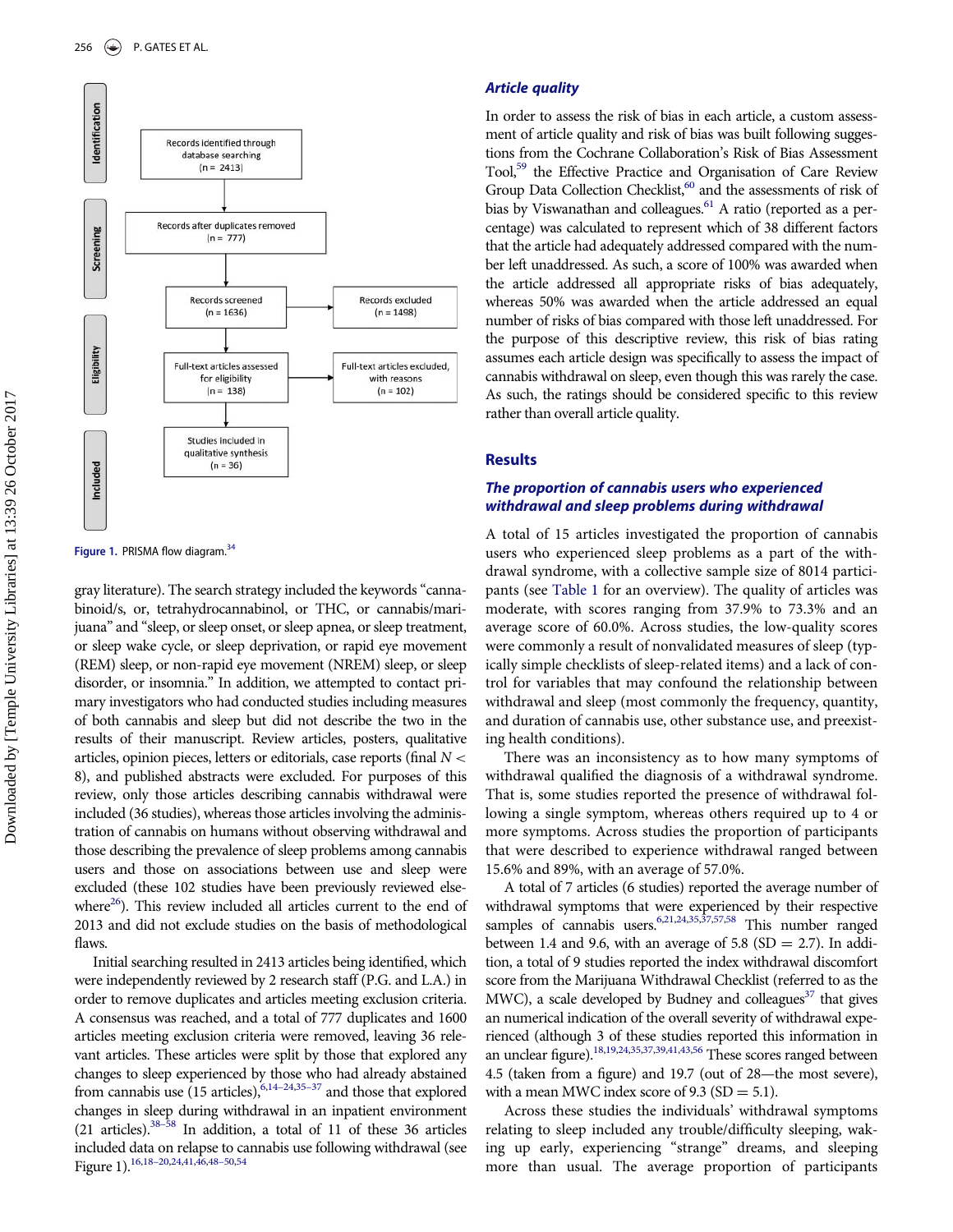<span id="page-3-0"></span>

| Author / Year            | Quality | Country   | Study design                                                     | Withdrawal / Sleep<br>measure                                                                  | Controls       | Participants*                                                                                      | Withdrawal outcome and relapse<br>information                                                                                                                                                                                                                                                                          |
|--------------------------|---------|-----------|------------------------------------------------------------------|------------------------------------------------------------------------------------------------|----------------|----------------------------------------------------------------------------------------------------|------------------------------------------------------------------------------------------------------------------------------------------------------------------------------------------------------------------------------------------------------------------------------------------------------------------------|
| Allsop et al.<br>2011    | 58.3    | Australia | UAU; 15 WD                                                       | Cannabis Withdrawal Scale<br>(conducted daily)                                                 | $\overline{5}$ | dependent, non-TS<br>67%, 30.4 (9.6) years;<br>$(n = 45)$                                          | 73.1% experienced WS: "woke up<br>days), "nightmares" (41%; 1.5<br>days), "woke up sweating"<br>"trouble sleeping" (37%; 1.1<br>experienced over 0.8 days)<br>early" (33%; typically<br>$(32\%; 1.0 \text{ day})$                                                                                                      |
| Agrawal et al.<br>2008   | 73.3    | USA       | Cross-sectional community<br>survey                              | "Sleeping more than<br>Past-year incidence of 4<br>selected items, e.g.,<br>$\mathsf{usual}''$ | 1, 2, 4, 6, 7  | 62%, 30.8 years; 12.2%<br>dependent, non-TS<br>$(n = 1603)$                                        | intense cannabis use, parental<br>sleeping" (3.4%), "unpleasant<br>substance use problems, and<br>tobacco use. "Sleeping more<br>43% experienced past-year WS<br>that was predicted by more<br>than usual" (13%), "trouble<br>dreams" $(5.1\%)$                                                                        |
| Arendt et al.<br>2007    | 52.9    | Denmark   | months (median FU at<br>Longitudinal over 24<br>6.5 months)      | difficulty or strange<br>Experience of sleeping<br>dreams                                      | 7,8            | dependent, $TS(n = 36)$<br>80.6%, 22.8 (3.6) years;                                                | (72.2% mild, 55.6% moderate,<br>severe) and "strange dreams"<br>27.8% severe) reduced by FU<br>"Sleep problems" (80.6% mild,<br>63.9% moderate, 41.7%<br>although 67% relapsed                                                                                                                                         |
| Budney et al.<br>1999    | 68.6    | USA       | Cross-sectional survey of<br>cannabis treatment<br>seekers       | Marijuana Withdrawal<br>Checklist                                                              | 1, 2, 4, 7     | Caucasian; $(n = 54)$<br>85%, 33.8 (8.0) years;<br>dependent, TS, all                              | 19% severe), "strange dreams"<br>(67% mild, 43% moderate,<br>(50% mild, 37% moderate,<br>$85\% > 4$ WS: "sleep difficulty"<br>20% severe)                                                                                                                                                                              |
| Budney et al.<br>2003    | 65.7    | USA       | <b>UAU; 45 WD</b>                                                | Marijuana Withdrawal<br>Sleep Inventory and the<br>Checklist                                   | 1, 2, 4, 7     | 66.6%, 30.9 (9.0) years, 36.5<br>(11.0) years, dependent,<br>$non-TS$ ( $n = 18$ current<br>users) | or sleep quality. 29% relapsed<br>withdrawal day 1, peaked day<br>83% ≥2 WS, 78% ≥4 WS. "Sleep<br>difficulty" (61%) increased on<br>time, number of awakenings,<br>elevated (onset day 2, peak<br>dreams" (78%) consistently<br>2, and reduced to baseline<br>levels by day 12. "Strange<br>day 9). No effect on sleep |
| Budney et al.<br>2008    | 59.4    | υsΑ       | Cross-sectional survey of<br>cannabis and tobacco<br>users       | Withdrawal Discomfort<br>Withdrawal Symptom<br>Checklist and<br>Score                          | 1, 2, 4, 9     | dependent, non-TS, 66%<br>Caucasian ( $n = 67$ )<br>59%, 31.9(11.2) years,                         | No differences between tobacco<br>and cannabis on WS index or<br>dreams" ( $\approx$ 35% from figure).<br>More than half relapsed due<br>in "sleep difficulty" ( $\approx$ 75%<br>from figure) or "strange<br>to trouble sleeping                                                                                      |
| Copersino et al.<br>2006 | 57.1    | USA       | cannabis users past quit<br>Cross-sectional survey of<br>attempt | Questionnaire<br>Marijuana Quit                                                                | None           | 78%, 35.0 (11.3) years, 52%<br>nondependent users,<br>$non-TS (n = 104)$<br>white, 78%             | difficulty, 11% relapsed due to<br>32% reported trouble sleeping at<br>2.74 (3.77) days after quit<br>which lasted 43 (55) days.<br>19% reported relapse, of<br>those reporting sleep<br>these difficulties                                                                                                            |

Table 1. Articles regarding the proportion of cannabis users who experienced sleep problems during withdrawal. Table 1. Articles regarding the proportion of cannabis users who experienced sleep problems during withdrawal. (Continued) (Continued)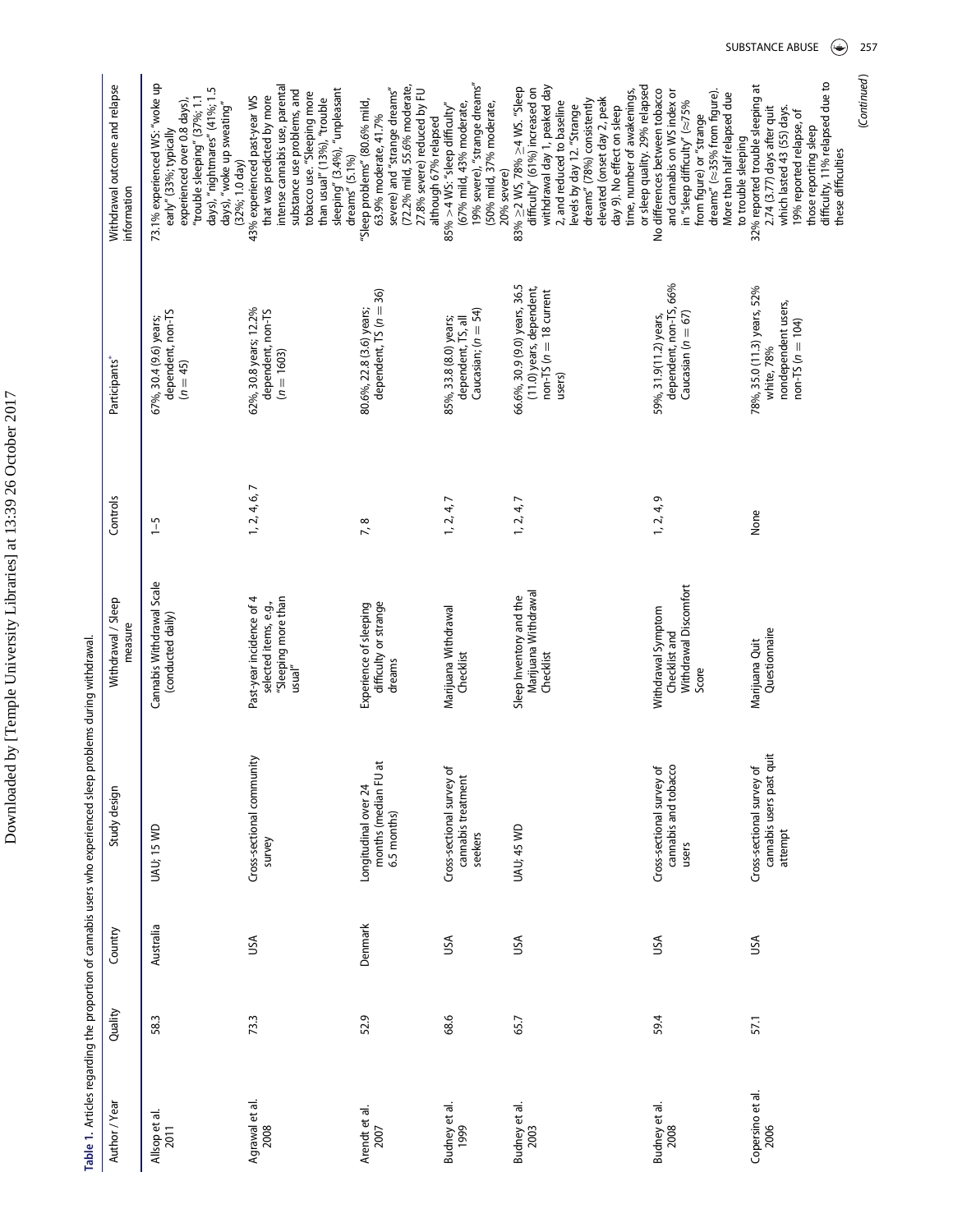| ľ<br>ł<br>Ì                                                                     |
|---------------------------------------------------------------------------------|
|                                                                                 |
| ٢<br>١                                                                          |
| l                                                                               |
| l,<br>Ĭ                                                                         |
| ı<br>J                                                                          |
|                                                                                 |
| ֧֧֧֧֧֦֧ׅ֧֧ׅ֧ׅ֧֧֧ׅ֧֧֧ׅ֧֧֛֛֛֛֛֛֚֚֚֚֚֚֚֚֚֚֚֚֚֚֚֚֚֚֚֚֚֚֚֚֚֚֚֝֝֓֝֓֝֓֜֝֓֜֜֜֝֬֜֜֝֬֜֝֬֜ |
|                                                                                 |
| I                                                                               |
| l<br>í.                                                                         |
| l                                                                               |
|                                                                                 |
|                                                                                 |
|                                                                                 |

Table 1. (Continued) Table 1. (Continued )

| Author / Year            | Quality | Country   | Study design                                                     | Withdrawal / Sleep<br>measure                 | Controls             | Participants*                                                                                                                                                                                                                      | Withdrawal outcome and relapse<br>information                                                                                                                                                                                                                                                                                                                                                                                                                                                         |
|--------------------------|---------|-----------|------------------------------------------------------------------|-----------------------------------------------|----------------------|------------------------------------------------------------------------------------------------------------------------------------------------------------------------------------------------------------------------------------|-------------------------------------------------------------------------------------------------------------------------------------------------------------------------------------------------------------------------------------------------------------------------------------------------------------------------------------------------------------------------------------------------------------------------------------------------------------------------------------------------------|
| Cornelius et al.<br>2008 | 57.1    | USA       | cannabis users past quit<br>Cross-sectional survey of<br>attempt | Unclear clinical interview                    | 4,7                  | dependent, $TS(n = 170)$<br>70.6% Caucasian, 61.2%<br>54.1%, 20.3 (2.1) years,                                                                                                                                                     | unpleasant dreams" (15.5% of<br>nondependent users). Relapse<br>2.9% of nondependent users,<br>severity. "Trouble sleeping"<br>(43.7% of dependent users,<br>predicted by dependence<br>68.8% reported WS that was<br>dependent users, 0% of<br>31% of total); "vivid                                                                                                                                                                                                                                 |
| Dawes et al.<br>2011     | 37.9    | Australia | UAU; 5 WD                                                        | 3 items on sleep difficulty                   | None                 | dependent, $TS(n = 193)$<br>71.5%, 30.5 (8.8) years;                                                                                                                                                                               | Somnolence (59.3% on day 1<br>disturbance (60.5% on day 1<br>then 18.3% on day 5). Sleep<br>Staying awake (62.9% at day 1<br>was predicted by $>1$ WS<br>and 22.9% on day 5).<br>and 19.1% on day 5)                                                                                                                                                                                                                                                                                                  |
| Ehlers et al. 2010       | 50.0    | USA       | Cross-sectional survey of<br>cannabis users                      | Unclea                                        | 2, 4                 | 52.4% male, non-TS ( $n =$<br>818)                                                                                                                                                                                                 | 16.6% experienced WS: "trouble<br>occasions of use in 1 year).<br>sleeping" (14.9% of those<br>reporting more than 21<br>16% reported relapse                                                                                                                                                                                                                                                                                                                                                         |
| Hasin et al. 2008        | 62.5    | USA       | Cross-sectional community<br>survey                              | Unclear                                       | 1, 2, 4, 5, 7, 9, 10 | $(12.9%$ dependent) $(n =$<br>dependent) $(n = 2613)$<br>66.9%, 32.6 (1.1) years;<br>75.4% white % (16.2%<br>58.2%, 37.7% aged 18-<br>29 years, 71.1% white<br>Cannabis-only users:<br>Weekly cannabis users:<br>1119). All non-TS | experienced WS, predicted by<br>26.4%), "vivid dreams" (7.4%<br>7.0%). Relapse was predicted<br>disorder, and family history.<br>"Insomnia" $(6.1\% / 6.3\%),$<br>"hypersomnia" (24.5% /<br>depression, personality<br>57.7% of users / 59.4% of<br>cannabis only users<br>dependence, dose,                                                                                                                                                                                                          |
| Levin et al. 2010        | 72.0    | USA       | cannabis users past quit<br>Cross-sectional survey of<br>attempt | Checklist including 8 sleep-<br>related items | 7, 11                | 79.5% African American,<br>dependent, non-TS (n =<br>58%, 31.2 (10.3) years,<br>469)                                                                                                                                               | relapsed; 12%-33.3% relapsed<br>between 2.7 and 6.5 days and<br>(trouble falling asleep). Sleep-<br>peaked at 3.4 days. Symptom<br>predicted by being male and<br>123.8-756.1 days depending<br>19.6 days with a duration of<br>by use frequency, duration,<br>dreams" (20.1%), "trouble<br>related WS onset ranged<br>42.4% had experienced WS;<br>on the symptom. 70.4%<br>and quantity. "Strange<br>severity peaked at 6.3-<br>due to sleep problems<br>falling asleep" (46.9%)<br>by WS intensity |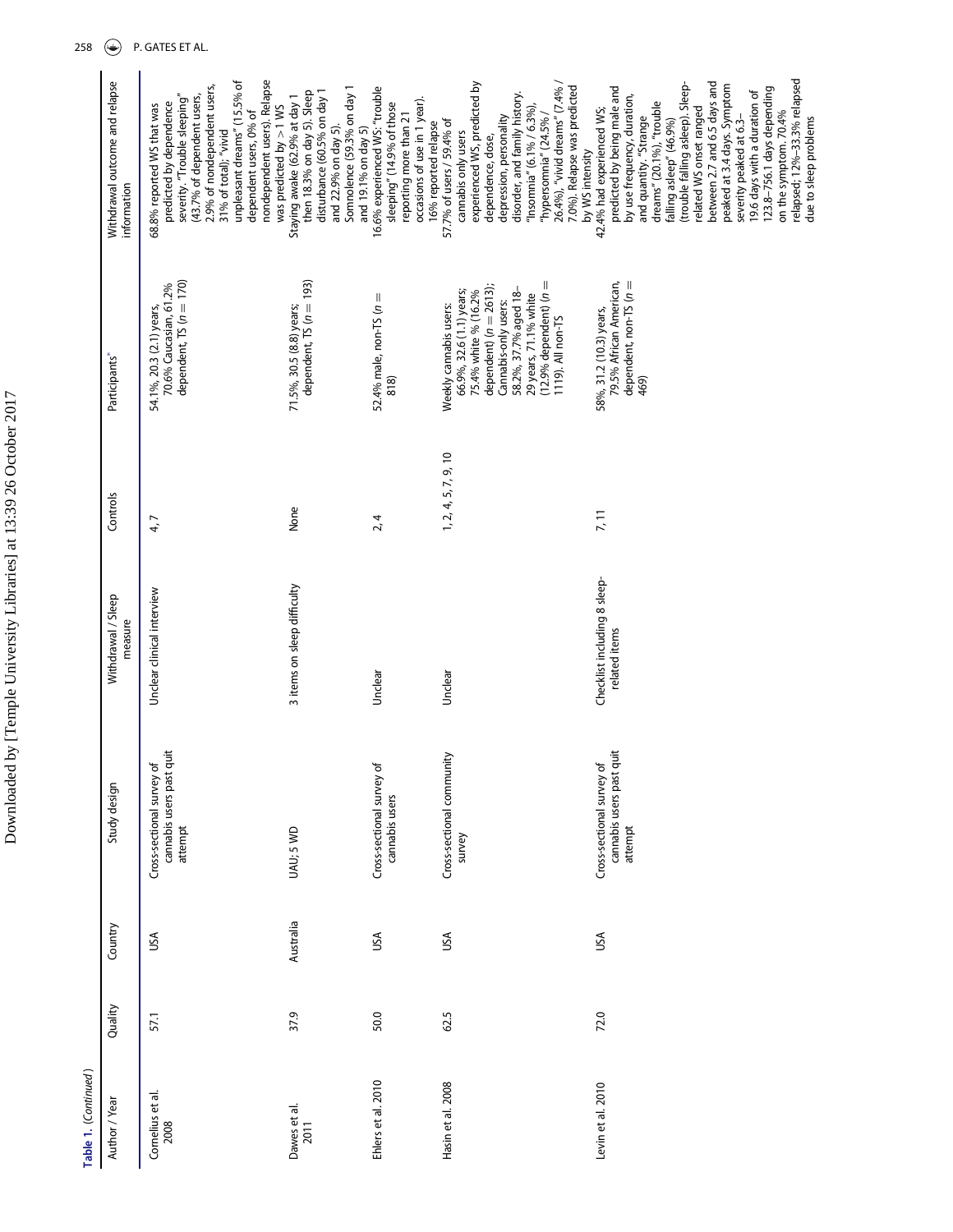| 15.6% reported $> 1$ WS; predicted<br>by duration and frequency of<br>(13.5% of all users and 75.6%<br>use. "Sleep disturbance"<br>of those reporting WS) | Sleep difficulty" (44% as mild<br>treatment, 100% experienced<br>severe). 35% relapsed at first<br>9% moderate, 38% severe),<br>A mean of 4.75 (5.13) WS were<br>dreams" (reported as 31%<br>FU and 59% at second FU<br>mild, 13% moderate, 6%<br>reported. At the end of<br>50% reported "strange | (26% mild, 15% moderate, 8%<br>experienced "sleep difficulty"<br>experienced strange dreams<br>An average of 5.3(4.1) WS were<br>correlated significantly with<br>reported, 78% > 1 WS. 87%<br>13% severe); this symptom<br>(withdrawal symptom was<br>43% mild, 31% moderate,<br>all other symptoms. 49%<br>severe) |
|-----------------------------------------------------------------------------------------------------------------------------------------------------------|----------------------------------------------------------------------------------------------------------------------------------------------------------------------------------------------------------------------------------------------------------------------------------------------------|----------------------------------------------------------------------------------------------------------------------------------------------------------------------------------------------------------------------------------------------------------------------------------------------------------------------|
| reporting > 21 past-year<br>occasions of use), all<br>$non-TS (n = 1735)$<br>63%, 32 years, 72.2%<br>Caucasian; 50.3%<br>dependent (users                 | 95%, 30.05 (7.1) years, 90%<br>Australian, dependent,<br>nonindigenous<br>$TS(n = 17)$                                                                                                                                                                                                             | dependent) TS ( $n = 72$ )<br>90%, 16.2 (1.1) years, 89%<br>cannabis users (57%<br>Caucasian, daily                                                                                                                                                                                                                  |
| $\frac{1}{4}$                                                                                                                                             | 4,9                                                                                                                                                                                                                                                                                                | 5                                                                                                                                                                                                                                                                                                                    |
| One item on "sleep<br>disturbance"                                                                                                                        | Withdrawal Checklist<br>Adapted Marijuana<br>(20 items)                                                                                                                                                                                                                                            | Marijuana Withdrawal<br>Checklist                                                                                                                                                                                                                                                                                    |
| Cross-sectional survey of<br>cannabis users                                                                                                               | Ō<br>Inpatient drug treatment<br>exit survey with FU at<br>mean of 24 and 107<br>days                                                                                                                                                                                                              | Cannabis treatment intake<br>survey                                                                                                                                                                                                                                                                                  |
| υsΑ                                                                                                                                                       | Australia                                                                                                                                                                                                                                                                                          | JSΑ                                                                                                                                                                                                                                                                                                                  |
| 65.3                                                                                                                                                      | 61,1                                                                                                                                                                                                                                                                                               | 58.3                                                                                                                                                                                                                                                                                                                 |
| Wiesbeck et al.<br>1996                                                                                                                                   | Winstock et al.<br>2009                                                                                                                                                                                                                                                                            | Vandrey et al.<br>2005                                                                                                                                                                                                                                                                                               |

Controls: 1 = Age, 2 = Sender, 3 = Substance dependence, 4 = Mental health, 5 = Cannabis use frequency, 6 = Parental substance use, 7 = Other substance use frequency, 8 = Treatment history, 9 = Education, 11 Prescription medications.

UAU = Use as usual; WD = Withdrawal days; WS = Withdrawal symptoms; Ts = Treatment seeking; FU = Follow up; NRT = Nicotine replacement therapy.

" ≦ '  $^*$  For each study the percentage of male participants, participant age (mean [standard deviation]) in years, ethnicity, cannabis use status, treatment seeking status, and total n are shown where provided.

 $\hat{\boldsymbol{\epsilon}}$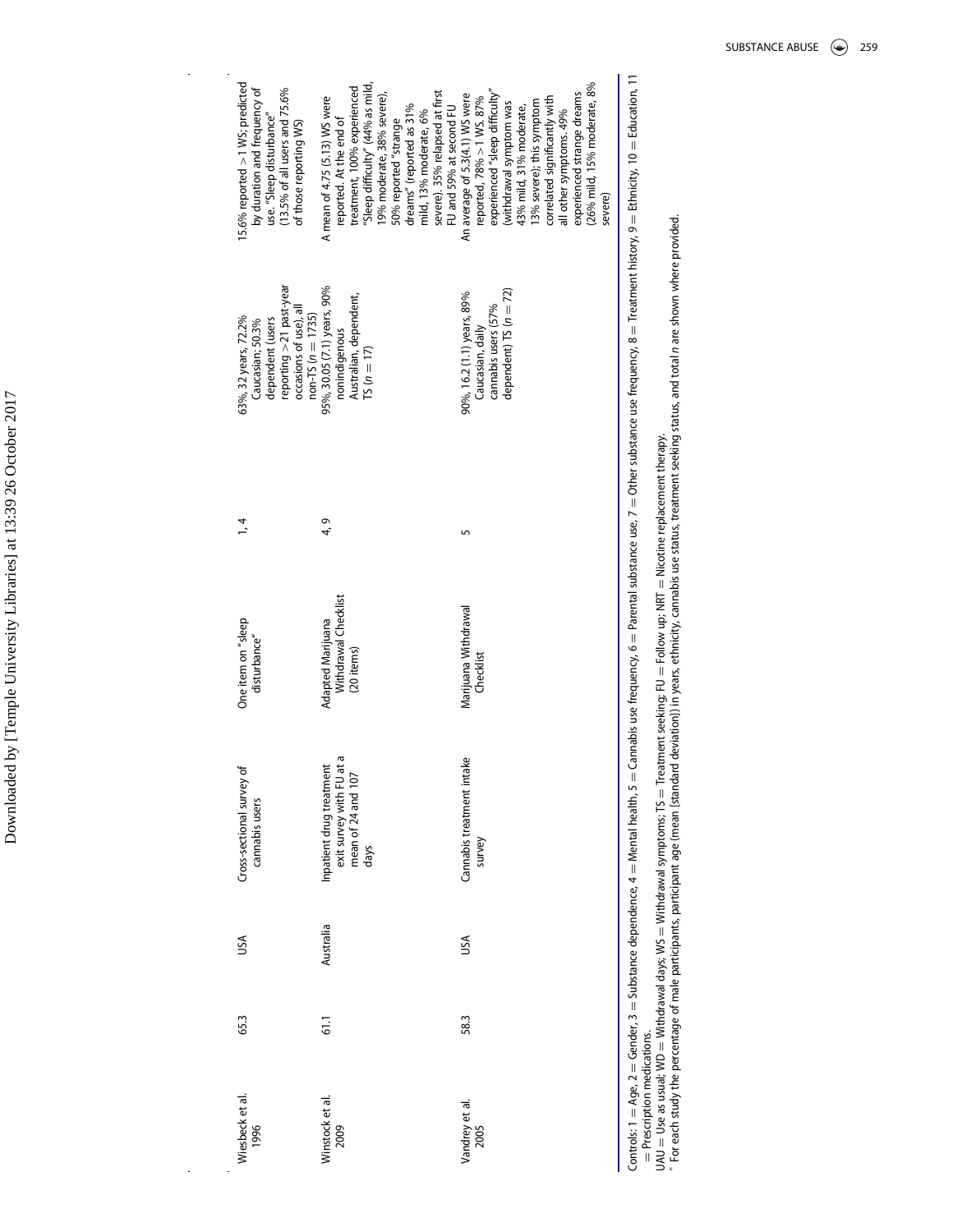<span id="page-6-0"></span>

|  | Table 2. Summary of articles regarding the proportion of cannabis users who experienced sleep problems during withdrawal. |  |  |  |
|--|---------------------------------------------------------------------------------------------------------------------------|--|--|--|
|  |                                                                                                                           |  |  |  |

| Author / Year                   | Had trouble/difficulty sleeping | Had strange/vivid dreams               | Woke early or often | Slept more than usual | Any relapsed to cannabis use |
|---------------------------------|---------------------------------|----------------------------------------|---------------------|-----------------------|------------------------------|
|                                 |                                 | Samples of dependent cannabis users    |                     |                       |                              |
| Allsop et al. 2011              | 37.0                            | 41.0                                   | 33.0                | n/a                   | n/a                          |
| Arendt et al. 2007 <sup>*</sup> | 80.6                            | 72.2                                   | n/a                 | n/a                   | 67.0                         |
| Budney et al. 2003              | 61                              | 78                                     | n/a                 | n/a                   | 29.0                         |
| Budney et al. 1999*             | 67.0                            | 50.0                                   | n/a                 | n/a                   | n/a                          |
| Budney et al. 2008              | $75.0$ <sup>T</sup>             | $35.0$ <sup>T</sup>                    | n/a                 | n/a                   | >50.0                        |
| Cornelius et al. 2008*          | 43.7                            | 15.5                                   | n/a                 | n/a                   | n/a                          |
| Dawes et al. 2011*              | 62.9                            | n/a                                    | 60.5                | n/a                   | n/a                          |
| Levin et al. 2010               | 46.9                            | 21.8                                   | 35.6                | 27.1                  | 70.4                         |
| Vandrey et al. 2005*            | 87.0                            | 49.0                                   | n/a                 | n/a                   | n/a                          |
| Winstock et al. 2009*           | 100.0                           | 50.0                                   | n/a                 | n/a                   | 59.0                         |
|                                 |                                 | Samples of nondependent cannabis users |                     |                       |                              |
| Agrawal et al. 2008             | 3.4                             | 5.1                                    | n/a                 | 13.0                  | n/a                          |
| Copersino et al. 2006           | 32.0                            | n/a                                    | n/a                 | n/a                   | 19.0                         |
| Ehlers et al. 2010              | 14.9                            | n/a                                    | n/a                 | n/a                   | 16.0                         |
| Hasin et al. 2008               | 6.3                             | 7.0                                    | n/a                 | 26.4                  | n/a                          |
| Wiesbeck et al. 1996            | 75.6                            | n/a                                    | n/a                 | n/a                   | n/a                          |

These studies were of cannabis users seeking treatment.

 $\dagger$  Taken from an unclear figure.

reporting trouble sleeping was 41.5% (range: 3.4% to 100%; 15 studies); waking up early was 33.2% (range: 31.1% to 35.6%; 2 studies); strange dreams was 34.4% (range: 5.1% to 78.0%; 11 studies); and more sleep than usual was 10.9% (range: 8.7% to 13%; 2 studies). In summary, those reporting any sleep-related symptom of withdrawal ranged between 3.4% and 100%, with an average proportion of 36.9% (see [Table 2](#page-6-0) for details).

#### The impact of cannabis abstinence on sleep

A total of 20 studies (21 articles) investigated the impact of abstinence from cannabis use on sleep, with a collective sample size of 511 participants (see [Table 3](#page-7-0) for details and [Table 4](#page-12-0) for a summary). The quality of articles was low to moderate, with scores ranging from 32.4% to 80.0% and an average score of 58.4%. Across studies, the low-quality scores were commonly a result of a lack of control for variables that may confound the relationship between withdrawal and sleep (most commonly age, gender, and preexisting health conditions), small sample sizes (with a resulting loss of statistical power), and an unclear reporting of methods. The majority of these 20 studies (21 articles) employed objective measures such as electroencephalogram or movement monitors,  $38,40,42,43,45,47-50,55,57,58$  $38,40,42,43,45,47-50,55,57,58$  $38,40,42,43,45,47-50,55,57,58$  $38,40,42,43,45,47-50,55,57,58$  $38,40,42,43,45,47-50,55,57,58$  $38,40,42,43,45,47-50,55,57,58$  $38,40,42,43,45,47-50,55,57,58$  $38,40,42,43,45,47-50,55,57,58$  $38,40,42,43,45,47-50,55,57,58$  $38,40,42,43,45,47-50,55,57,58$  $38,40,42,43,45,47-50,55,57,58$  $38,40,42,43,45,47-50,55,57,58$  $38,40,42,43,45,47-50,55,57,58$  $38,40,42,43,45,47-50,55,57,58$  whereas a minority employed subjective measures such as validated scales or sleep diaries,  $39,51-54,56$  $39,51-54,56$  $39,51-54,56$  $39,51-54,56$  and 3 studies did not employ sleep-specific measures.  $41,44,46$  $41,44,46$  $41,44,46$  The total time spent asleep, the number of nighttime awakenings, sleep latency, and an overall measure of "trouble" or "difficulty" sleeping were the most commonly investigated aspects of sleep.

In addition, the effect of cannabis dose prior to withdrawal was investigated in 7 studies (6 articles). $45,47,49-52$  $45,47,49-52$  $45,47,49-52$  $45,47,49-52$  The impact of cannabis dose on sleep in withdrawal was inconsistent. In summary, 2 studies did not find a significant effect of oral THC dose,<sup>[47](#page-15-9)</sup> or of THC cigarettes,<sup>[52](#page-15-13)</sup> whereas 2 studies reported that, in comparison with withdrawal following lower doses, the larger doses were associated with greater sleeping difficul-ties.<sup>[45](#page-14-26),[51](#page-15-11)</sup> In addition, the dose effect from cannabis was unclear in 3 further studies, as sleep outcomes were affected by the use of medications designed to attenuate cannabis withdrawal, including baclofen (a  $\gamma$ -aminobutyric acid GABA receptor agonist) $^{49}$  $^{49}$  $^{49}$  and mirtazapine (an antidepressant) $^{49}$  and lofexidine (a noradrenergic inhibitor).<sup>[50](#page-15-14)</sup> Notably, to reduce any confounding effects on the included data in this review, we consider only those results from the placebo medication arm of these studies.

Across studies, withdrawal was somewhat consistently associated with an increased number of participants reporting "disturbed sleep" or "difficulty sleeping" (observed in 9 studies<sup>38,[40](#page-14-24),[41,](#page-14-17)[44](#page-14-27),[47](#page-15-9)-49,[51](#page-15-11),53</sup>). These difficulties were seen to decrease over time in the longest withdrawal study of 28 days,<sup>[44](#page-14-27)</sup> although 2 studies did not find a significant effect.<sup>[50](#page-15-14),[52](#page-15-13)</sup> In addition, there appeared to be an inconsistent decrease to sleep efficiency (4 studies [5 articles],[40](#page-14-24),[45](#page-14-26)[,49](#page-15-12),[57](#page-15-6)[,58](#page-15-7) with 3 studies showing no significant effect<sup>[42](#page-14-25),[49](#page-15-12)[,55](#page-15-10)</sup>) and sleep quality (3 studies  $[4]$ articles], $39,40,45,56$  $39,40,45,56$  $39,40,45,56$  $39,40,45,56$  $39,40,45,56$  with no effect in 2 studies $43,47$ .

Abstinence from cannabis use had less consistent effects on aspects of sleep continuity. The most consistent effect was a likely decrease to the total time spent sleeping during withdrawal from cannabis use (a total of 9 studies reported a decrease,<sup>[38](#page-14-13)-40,[48](#page-15-1)[,51,](#page-15-11)[53](#page-15-15),[54,](#page-15-2)[57](#page-15-6),[58](#page-15-7)</sup> whereas 7 studies reported no change<sup>[42,](#page-14-25)[43,](#page-14-22)[47](#page-15-9),[50,](#page-15-14)[52](#page-15-13),[55](#page-15-10)[,56](#page-15-8)</sup>). The results regarding number of nighttime awakenings were less consistent (a total of 5 studies [6 articles] reported an increase, [38](#page-14-13), 40, [45,](#page-14-26) [48,](#page-15-1) [49](#page-15-12), [58](#page-15-7) whereas 8 studies did not find a significant effect<sup>[39](#page-14-21)[,42](#page-14-25),[43,](#page-14-22)[49,](#page-15-12)[52](#page-15-13),54–[56](#page-15-2)</sup>). Effects on sleep latency were also inconsistent (a total of 6 studies [8 articles] showed an increase,  $40,45,46,49,50,54,57,58$  $40,45,46,49,50,54,57,58$  $40,45,46,49,50,54,57,58$  $40,45,46,49,50,54,57,58$  $40,45,46,49,50,54,57,58$  $40,45,46,49,50,54,57,58$  $40,45,46,49,50,54,57,58$  $40,45,46,49,50,54,57,58$  $40,45,46,49,50,54,57,58$  $40,45,46,49,50,54,57,58$  $40,45,46,49,50,54,57,58$  whereas 5 studies did not find a significant effect<sup>[39](#page-14-21)[,43](#page-14-22),[49,](#page-15-12)[52,](#page-15-13)[55](#page-15-10),56</sup>). Finally, sleep satisfaction did not appear to be significantly affected (2 studies showed a decrease,<sup>[51,](#page-15-11)[57](#page-15-6)</sup> whereas 4 studies reported no significant effect<sup>[38](#page-14-13),[50](#page-15-14)[,52](#page-15-13)[,54](#page-15-2)</sup>).

Aspects of sleep architecture were less likely to be investigated in the literature and results were mixed. This includes periodic body movements and eye movements (increased in 2 studies [3 articles],  $55,57,58$  $55,57,58$  $55,57,58$  with no effect in 1 study<sup>[54](#page-15-2)</sup>). In addition, results regarding time spent in stage 1 sleep were mixed (1 study showed a significant decrease in time, $40$  and 2 studies did not report a significant effect<sup>[42](#page-14-25)[,55](#page-15-10)</sup>), as was stage 2 sleep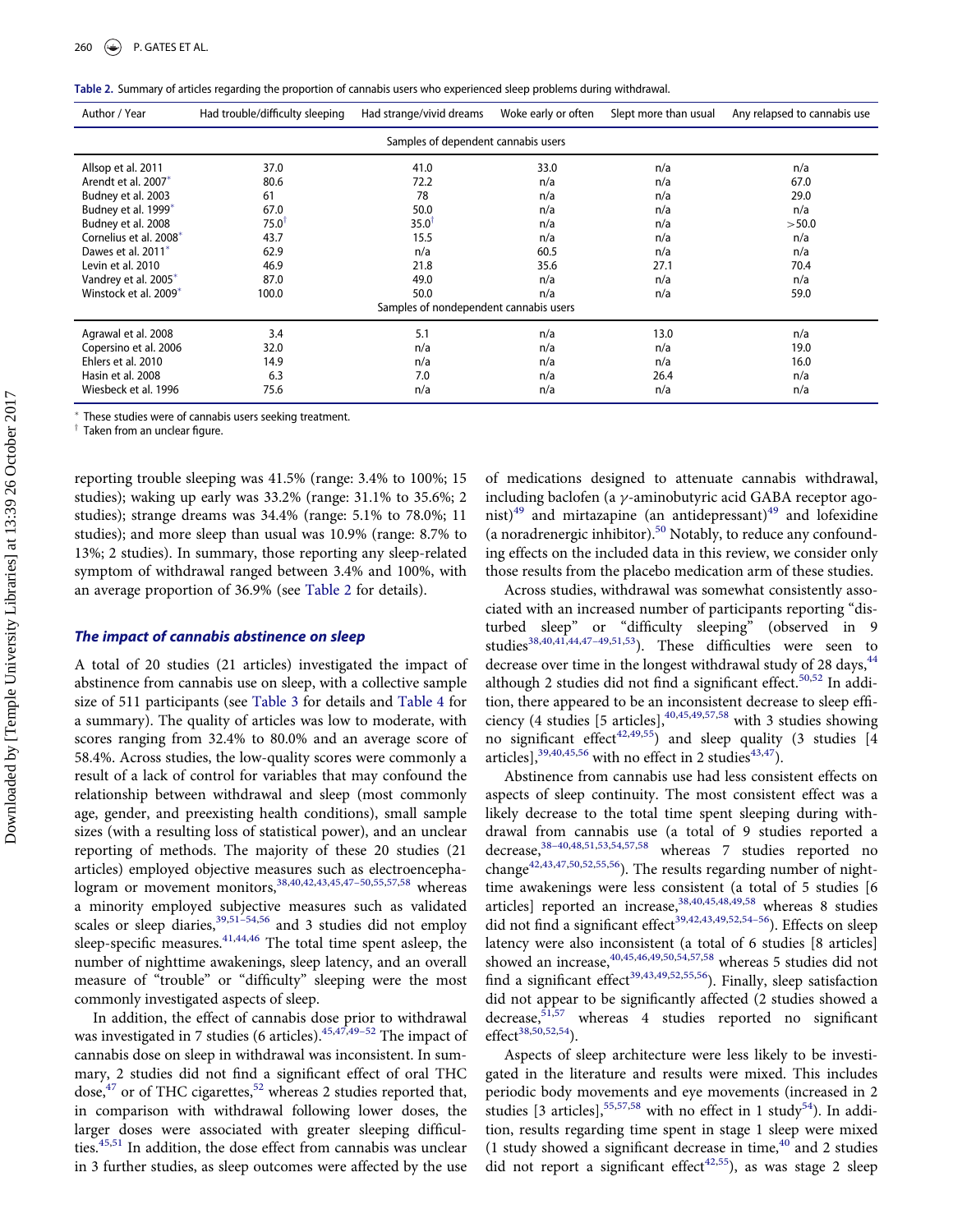Table 3. Articles regarding the impact of cannabis abstinence on sleep architecture. Table 3. Articles regarding the impact of cannabis abstinence on sleep architecture.

<span id="page-7-0"></span>

| Author / Year                                               | Quality | Country | Study design                                                                                                                                                | Sleep measure                                                                                                                            | Control                       | Participants*                                                                                                     | Withdrawal outcome and relapse<br>information                                                                                                                                                                                                                                                                                                                                                                                                      |
|-------------------------------------------------------------|---------|---------|-------------------------------------------------------------------------------------------------------------------------------------------------------------|------------------------------------------------------------------------------------------------------------------------------------------|-------------------------------|-------------------------------------------------------------------------------------------------------------------|----------------------------------------------------------------------------------------------------------------------------------------------------------------------------------------------------------------------------------------------------------------------------------------------------------------------------------------------------------------------------------------------------------------------------------------------------|
| Bolla et al. 2008                                           | 77.1    | υsΑ     | $UAU + 2 WD$ ; drug-free<br>control                                                                                                                         | eveningness scale; Sleep<br>Apnea-Hypopnea Index<br>Ostberg morningness-<br>History Questionnaire,<br>EEG readings, Horne-               | $1, 2, 4, 7, 10, 11,$<br>$12$ | were dependent) non-<br>cannabis users (29%<br>$TS(n = 17 + 14)$<br>65%, 21 years, daily<br>controls)             | SWS and TST $\sqrt{U}$ on nights 1 and<br>⇦<br>Sleep satisfaction $\Downarrow$ on night 1;<br>No group differences at baseline.<br>2 (no longer significant when<br>latency to REM $\updownarrow$ and latency<br>time, WASO, or morningness<br>controlling for IQ), PLM 1 on<br>on night 2. No effect on REM<br>night 1. Sleep efficiency and                                                                                                      |
| (extension of<br>Bolla et al. 2010<br>Bolla et al.<br>2008) | 80.0    | USA     | UAU + 14 WD; baseline<br>comparison                                                                                                                         | eveningness scale; Sleep<br>Ostberg morningness-<br><b>History Questionnaire</b><br>EEG readings, Horne-                                 | 1, 2, 4, 5, 7, 11, 12         | 72%, 21.1 (3.1) years, daily<br>were dependent) non-<br>cannabis users (27%<br>$TS(n = 18)$                       | efficiency ↓ throughout; SWS ↓<br>by night 8; WASO and PLM 1<br>by night 13 (more PLM with<br>greater duration of use). No<br>effect on sleep satisfaction<br>TST, REM time, and sleep                                                                                                                                                                                                                                                             |
| Budney et al. 2001                                          | 61.1    | USA     | UAU + 4 WD, then 5 days<br>$UAU + 4WD$                                                                                                                      | Sleep Inventory (5 items on<br>Withdrawal Checklist<br>(assessed at 4 points)<br>7-point Likert scales)<br>and the Marijuana             | 4,7                           | 83.3% Caucasian, 92%<br>dependent, non-TS (n<br>58.3%, 30.1(9.0) years,<br>$= 12$                                 | WASO, sleep latency, or time of<br>baseline; strange dreams ff. No<br>Sleep quality $\mathbb{U}$ , sleep difficulty<br>decreased and returned to<br>effect on TST, number of<br>WASO                                                                                                                                                                                                                                                               |
| Cohen-Zion et al.<br>2009                                   | 58.3    | USA     | free control comparison<br>່ອຼ່<br>UAU + 28 WD with dr                                                                                                      | EEG readings, Apnea-<br>Hypopnea Index                                                                                                   | 1, 2, 4, 9, 12, 13            | 69%, 18.3 years, non-TS (n<br>$=$ 29 $+$ 20 drug-free<br>controls)                                                | night 28 only. No effect on TST,<br>31.0% relapsed to any drug use<br>SWS% & on night 2 and PLM 1 on<br>including but not limited to<br>REM, S1 or S2, WASO, sleep<br>efficiency, or sleep latency.<br>cannabis                                                                                                                                                                                                                                    |
| Cooper et al. 2013                                          | 61.1    | υsΑ     | 800 mg, 6.2% THC dose +<br>3 WD then 4 dosed<br>without quetiapine)<br>nights (with and                                                                     | Hours of sleep (self-report)<br>recording (utilized for<br>and wrist movement<br>sleep latency only)                                     | 4, 7, 11                      | "regular" users, non-TS<br>87.5%, 26.0 (4.0) years,<br>$(n = 20)$                                                 | of 1.7 (0.3) days withdrawal (no<br>withdrawal with no effect from<br>20% relapsed after an average<br>TST $\overline{v}$ and sleep latency $\hat{v}$ during<br>Otherwise, no effect on time<br>showed Uto TST and latency<br>Withdrawal with quetiapine<br>headedness, or satisfaction.<br>quetiapine (timeline of the<br>changes was not reported).<br>awake, WASO, PLM, clear<br>compared with baseline.<br>effect shown when on<br>quetiapine) |
| Haney et al. 2001                                           | 58.3    | USA     | and without active drug<br>$4 \text{ days} + 12 \text{ WD}$ (with<br>Dosed with 5 2.8% THC<br>placebo comparison<br>cigarettes daily for<br>bupropion) with | and hours of sleep) and<br>Checklist (Craving item<br>Marijuana Withdrawal<br>St. Mary's Hospital sleep<br>questionnaire (index<br>only) | 4, 7, 14                      | 80%, 27.0 (4.0) years, 20%<br>tobacco smokers, non-<br>cannabis users, 90%<br>Caucasian, all daily<br>$TS(n = 9)$ | 6 days of withdrawal compared<br>with placebo (more so when<br>on bupropion). Craving was<br>sleeping" I during the first<br>Sleep time $\theta$ and "difficulty<br>reduced by bupropion                                                                                                                                                                                                                                                           |

(Continued)

(Continued)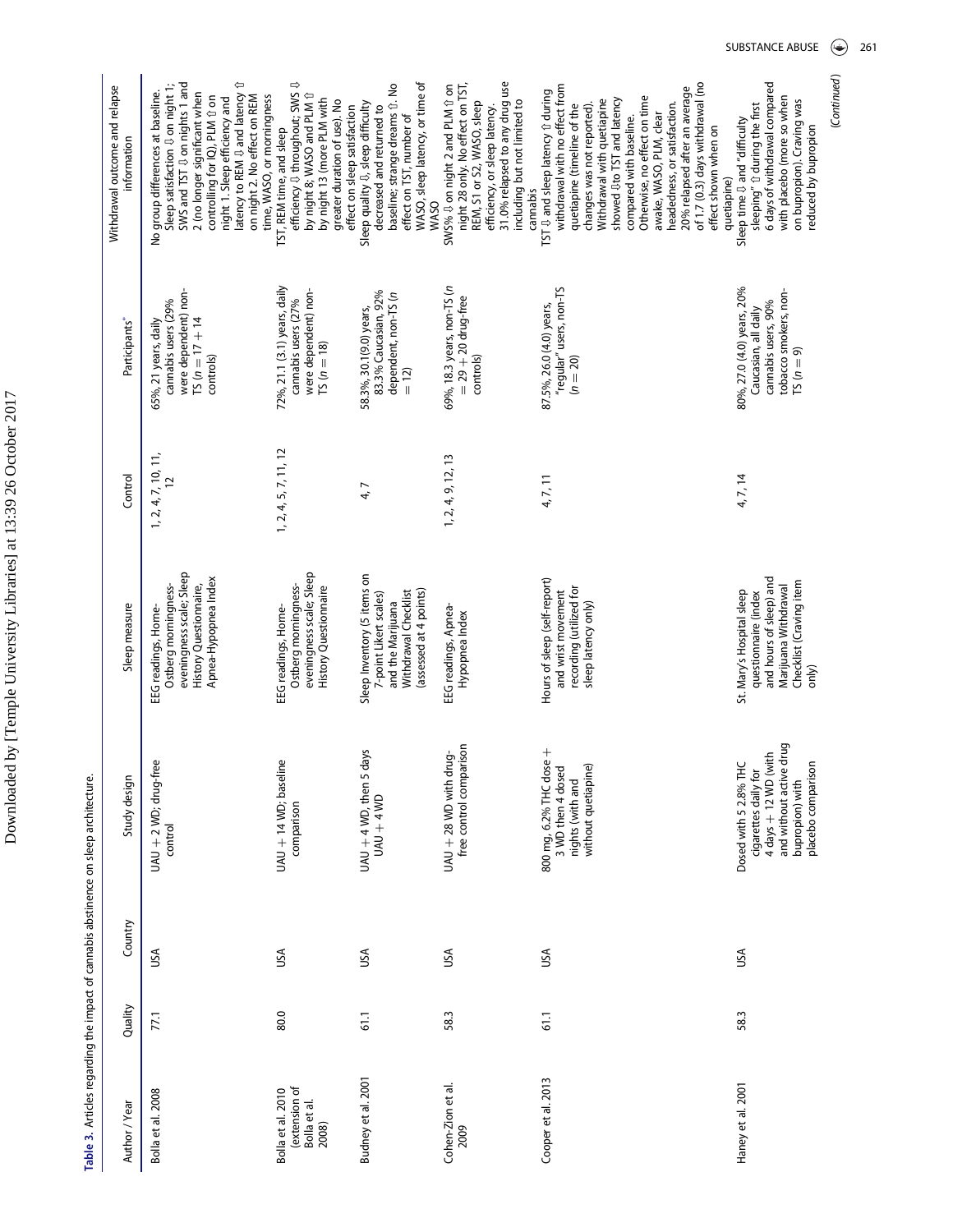| Withdrawal outcome and relapse<br>information | day of administration of 30 mg<br>THC only and again on fourth<br>day of withdrawal only. Sleep<br>"Trouble sleeping" û during first<br>time and "slept well" did not<br>days 2-4 of withdrawal. No<br>administration but U during<br>effect on the withdrawal<br>change during drug<br>checklist | sleeping", and sleep latency for<br>No effect on self-reported TST and<br>either dose. No effect on the<br>WASO, "slept well", "trouble<br>withdrawal checklist | No effect on TST, sleep satisfaction<br>withdrawal. Sleep latency 1 on<br>latency $\downarrow$ on THC + lofexidine<br>sleep satisfaction fr and sleep<br>compared with placebo. 75%<br>between drug administration<br>relapsed on placebo and THC<br>No comparisons were made<br>conditions, 50% relapsed on<br>THC alone. Time asleep and<br>observed between placebo<br>or falling asleep easily was<br>and withdrawal periods<br>and THC alone during<br>$THC + I$ of exidine | ratings were lessened when on<br>"slept well" $\updownarrow$ and "woke early"<br>latency, and early awakenings<br>û whereas efficiency ↓ (Sleep<br>withdrawal participants sleep<br>sleep ratings during cannabis<br>Baclofen condition: No effect on<br>administration or withdrawal<br>during withdrawal. 40-50%<br>mirtazapine compared with<br>(objective measure) during<br>ratings) during withdrawal<br>and "woke often" û. These<br>except "woke up early" $\mathbb{\hat{U}}$<br>Mirtazapine condition:<br>placebo. 64% relapsed<br>relapsed |
|-----------------------------------------------|---------------------------------------------------------------------------------------------------------------------------------------------------------------------------------------------------------------------------------------------------------------------------------------------------|-----------------------------------------------------------------------------------------------------------------------------------------------------------------|----------------------------------------------------------------------------------------------------------------------------------------------------------------------------------------------------------------------------------------------------------------------------------------------------------------------------------------------------------------------------------------------------------------------------------------------------------------------------------|------------------------------------------------------------------------------------------------------------------------------------------------------------------------------------------------------------------------------------------------------------------------------------------------------------------------------------------------------------------------------------------------------------------------------------------------------------------------------------------------------------------------------------------------------|
| Participants*                                 | 41.7% Caucasian, daily<br>tobacco smokers, non-<br>cannabis users, 75%<br>50%, 24.7 (3.5) years,<br>$TS(n = 12)$                                                                                                                                                                                  | non-treatment seekers<br>aged 28 (21-44) years,<br>75% tobacco smokers,<br>daily cannabis users,<br>100%, 25% Caucasian,<br>$(n = 12)$                          | Hispanic, 12.5% mixed)<br>75% tobacco smokers,<br>100% non-Caucasian<br>daily cannabis users,<br>100%, 29.0 (7.0) years,<br>(50% black, 37.5%<br>$non-TS (n = 8)$                                                                                                                                                                                                                                                                                                                | Baclofen condition: 100%,<br>mirtazapine condition:<br>users, "over half" were<br>100%, 27.0 (5.0) years,<br>27.2% Caucasian $(n =$<br>29.0 (6.0 years, 30%<br>tobacco smokers. All<br>were daily cannabis<br>Caucasian ( $n = 13$ )<br>12) all participants<br>$non-TS$                                                                                                                                                                                                                                                                             |
| Control                                       | 4, 7, 14                                                                                                                                                                                                                                                                                          | 4, 7, 14                                                                                                                                                        | 4, 7, 14                                                                                                                                                                                                                                                                                                                                                                                                                                                                         | 4, 7, 14                                                                                                                                                                                                                                                                                                                                                                                                                                                                                                                                             |
| Sleep measure                                 | questionnaire (reported<br>Marijuana Withdrawal<br>St. Mary's Hospital sleep<br>3 items only) and<br>Checklist                                                                                                                                                                                    | Marijuana Withdrawal<br>St. Mary's Hospital sleep<br>questionnaire and<br>Checklist                                                                             | monitoring and unclear<br>satisfaction and sleep<br>questions on sleep<br>Nightcap objective<br>latency                                                                                                                                                                                                                                                                                                                                                                          | sleep." "Actiwatch" was<br>used to measure motor<br>clear-headed, woke up<br>"slept well, woke early,<br>activity in mirtazapine<br>Visual analogue scales on<br>fell asleep easily, feel<br>often, satisfied with<br>condition only                                                                                                                                                                                                                                                                                                                 |
| Study design                                  | (20mg then 30 mg THC)<br>then 4 WD with placebo<br>Dosed with 4 THC capsules<br>per days for 4 days<br>comparison                                                                                                                                                                                 | THC) then 4 withdrawal<br>4 days (1.8% and 3.1%<br>cigarettes per day for<br>nights with placebo<br>Dosed with 4 THC<br>comparison                              | 2-8 then combined with<br>lofexidine during days<br>60 mg oral THC, then<br>4 days with the initial<br>Dosed with 6 cigarettes<br>$(3.3\%$ THC) $+3$ WD,<br>administration, then<br>then 4 days of self-<br>4 times, first with<br>dose. Completed<br>with placebo                                                                                                                                                                                                               | Baclofen for 4 days then<br>THC, repeated but with<br>cigarettes per day with<br>self-administration of<br>4 WD then 4 days of<br>Dosed with 6 3.3% THC<br>G<br>6.2% THC cigarett<br>with mirtazapine                                                                                                                                                                                                                                                                                                                                                |
| Country                                       | ≤€                                                                                                                                                                                                                                                                                                | υsΑ                                                                                                                                                             | υsΑ                                                                                                                                                                                                                                                                                                                                                                                                                                                                              | υsΑ                                                                                                                                                                                                                                                                                                                                                                                                                                                                                                                                                  |
| Quality                                       | 58.3                                                                                                                                                                                                                                                                                              | 54.3                                                                                                                                                            | 65.7                                                                                                                                                                                                                                                                                                                                                                                                                                                                             | 60.0                                                                                                                                                                                                                                                                                                                                                                                                                                                                                                                                                 |
| Author / Year                                 | Haney et al. 1999a                                                                                                                                                                                                                                                                                | Haney et al. 1999b                                                                                                                                              | Haney et al. 2008                                                                                                                                                                                                                                                                                                                                                                                                                                                                | Haney et al. 2010                                                                                                                                                                                                                                                                                                                                                                                                                                                                                                                                    |

> Table 3. (Continued) Table 3. (Continued )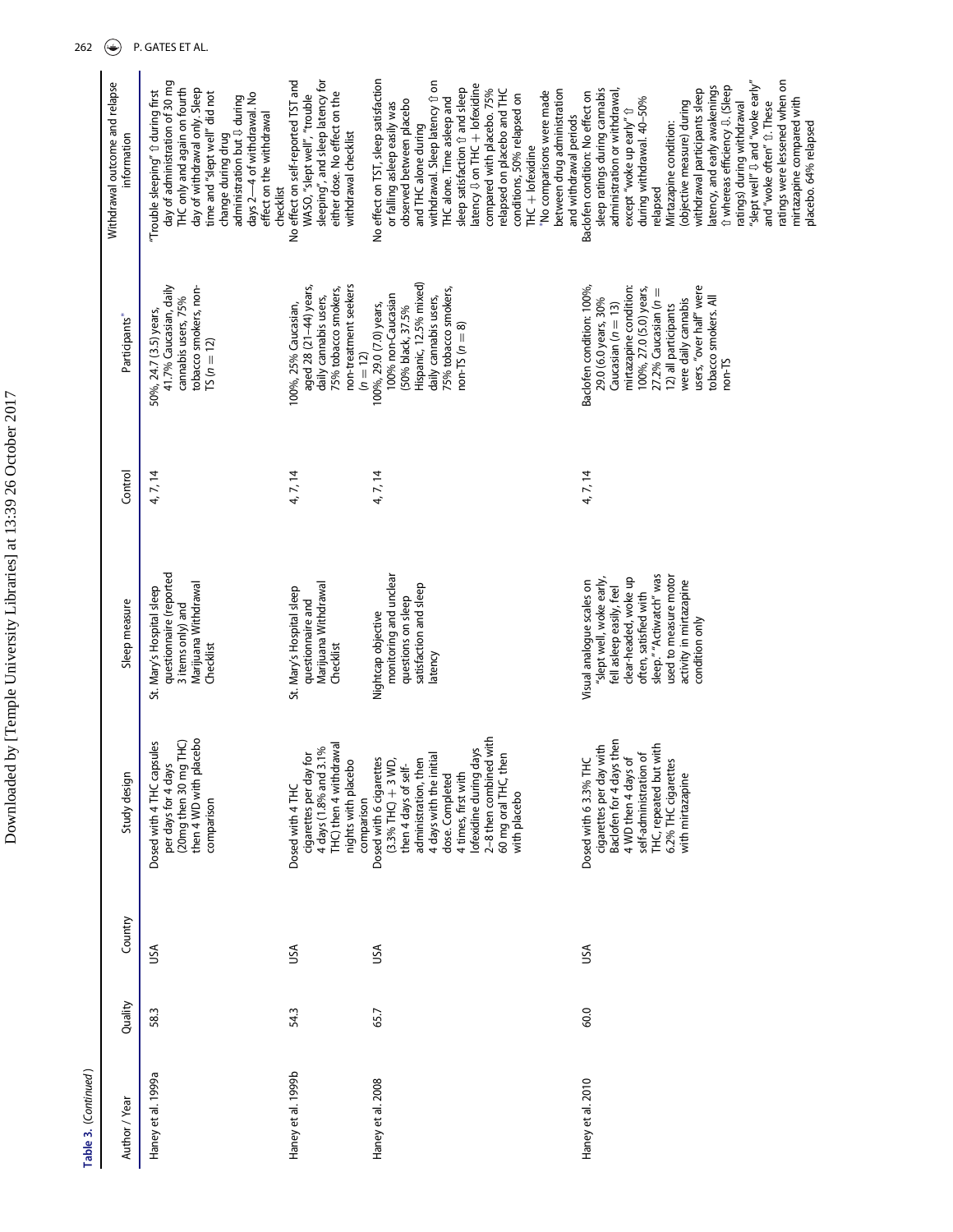| withdrawal in both conditions.<br>easily" <b>U</b> and WASO 1 during<br>was a predictor of severity of<br>TST, "slept well" and "fell asleep<br>tobacco smokers and 87% of<br>cannabis use (review of past<br>results were unclear. 93% of<br>Tobacco quitters had more<br>studies found sleep latency<br>WASO. Objective measure<br>relapse among those who<br>ex-smokers relapsed to<br>relapsed) | satisfaction and sleep efficiency<br>administration of cannabis was<br>"Fell asleep easily" and sleep<br>during withdrawal, however;<br>baseline. These effects were<br>did not significantly change<br>all 1 on nabilone dose. Self-<br>reversed on nabilone dose.<br>reduced by nabilone dose<br>TST and "slept well" $\updownarrow$ "woke<br>often" fr compared with<br>compared with placebo | (0% to 19%). "Disturbed sleep"<br>administration and no change<br>found and data was collapsed<br>then increased in withdrawal<br>to 89%). No dose effect was<br>increased during withdrawal<br>increased during withdrawal<br>reported during withdrawal.<br>"Little change" in S4 during<br>withdrawal. "Wild dreams"<br>administration (28% to 4%)<br>increased then returned to<br>REM and eye movements<br>TST and sleep quality initially<br>baseline during cannabis<br>initially decreased during | significantly different at intake<br>A greater proportion of users had<br>compared with nonusers, but<br>Caucasians reported delayed<br>"delayed sleep" at 1 month<br>sleep and early-morning<br>awakenings more often<br>the proportion was not<br>or 6 month interviews |
|-----------------------------------------------------------------------------------------------------------------------------------------------------------------------------------------------------------------------------------------------------------------------------------------------------------------------------------------------------------------------------------------------------|--------------------------------------------------------------------------------------------------------------------------------------------------------------------------------------------------------------------------------------------------------------------------------------------------------------------------------------------------------------------------------------------------|-----------------------------------------------------------------------------------------------------------------------------------------------------------------------------------------------------------------------------------------------------------------------------------------------------------------------------------------------------------------------------------------------------------------------------------------------------------------------------------------------------------|---------------------------------------------------------------------------------------------------------------------------------------------------------------------------------------------------------------------------------------------------------------------------|
| years, 13.7% Caucasian,<br>(group B): 86.7%, 30.0<br>Cannabis smokers (group<br>A): 90.2%, 28.0 (7.0)<br>Caucasian $(n = 15)$<br>$(6.0)$ years, $13.3%$<br>Cannabis, and ex-<br>tobacco smokers<br>$non-TS (n = 51)$                                                                                                                                                                                | cannabis users, non-TS<br>18.2% Caucasian, daily<br>72.7%, 30.0 (10.0) years,<br>$(n = 11)$                                                                                                                                                                                                                                                                                                      | cannabis users, non-TS<br>$(n = 47;$ for REM data<br>100%, 25 (21-31) years, at<br>least twice weekly<br>$n = 7$ and was<br>excluded)                                                                                                                                                                                                                                                                                                                                                                     | psychosis: 80.3%, 27.0<br>psychosis: 58.1%, 37.0<br>Caucasian $(n = 61)$ ;<br>Caucasian ( $n = 43$ )<br>$(11.0)$ years, 76.7%<br>(7.0) years, 45.9%<br>Cannabis users with<br>nonusers with                                                                               |
| 4, 7, 10, 11                                                                                                                                                                                                                                                                                                                                                                                        | 3, 4, 11                                                                                                                                                                                                                                                                                                                                                                                         | N                                                                                                                                                                                                                                                                                                                                                                                                                                                                                                         | 7, 11, 13                                                                                                                                                                                                                                                                 |
| 7-item VAS, Nightcap and<br>Monitoring Systems<br><b>Actiwatch Activity</b>                                                                                                                                                                                                                                                                                                                         | as a percentage of time<br>7-item VAS and Actiwatch<br>efficiency (time asleep<br>measuring sleep<br>with lights out)                                                                                                                                                                                                                                                                            | EEG recordings and staff<br>observations                                                                                                                                                                                                                                                                                                                                                                                                                                                                  | Present State Examination                                                                                                                                                                                                                                                 |
| cigarettes; this was done<br>with UAU then again<br>with access to 5.5% THC<br>cigarette, then 3 days<br>smoking in the week<br>placebo, then 4 days<br>One day with 5.5% THC<br>quitting tobacco<br>prior                                                                                                                                                                                          | access to self-administer<br>6 mg/day, and 8 mg/day<br>6 times (3 puffs), then 3<br>completed on placebo,<br>WD, then 4 days with<br>One day on 5.6% THC<br>cigarettes smoked<br>cigarettes. All<br>nabilone                                                                                                                                                                                     | capsules (with 2.8% CBD<br>and 1.5% CBN) over 5-<br>21 days then placebo for<br>210 mg THC as either<br>2.2%, 29% or 96% THC<br><b>B</b><br>(100 mg CBD was us<br>Increasing dose up to<br>4-9 days placebo<br>as placebo)                                                                                                                                                                                                                                                                                | psychosis then again at<br>Survey conducted 1 week<br>into treatment for<br>1 and 6 months                                                                                                                                                                                |
| USA                                                                                                                                                                                                                                                                                                                                                                                                 | υsΑ                                                                                                                                                                                                                                                                                                                                                                                              | υsΑ                                                                                                                                                                                                                                                                                                                                                                                                                                                                                                       | UK (London)                                                                                                                                                                                                                                                               |
| 61.1                                                                                                                                                                                                                                                                                                                                                                                                | 76.3                                                                                                                                                                                                                                                                                                                                                                                             | 56.8                                                                                                                                                                                                                                                                                                                                                                                                                                                                                                      | 45.9                                                                                                                                                                                                                                                                      |
| Haney et al. 2013                                                                                                                                                                                                                                                                                                                                                                                   | Haney et al. 2013                                                                                                                                                                                                                                                                                                                                                                                | Jones et al. 1976                                                                                                                                                                                                                                                                                                                                                                                                                                                                                         | Ghodse 1992<br>Mathers and                                                                                                                                                                                                                                                |

(Continued)

(Continued)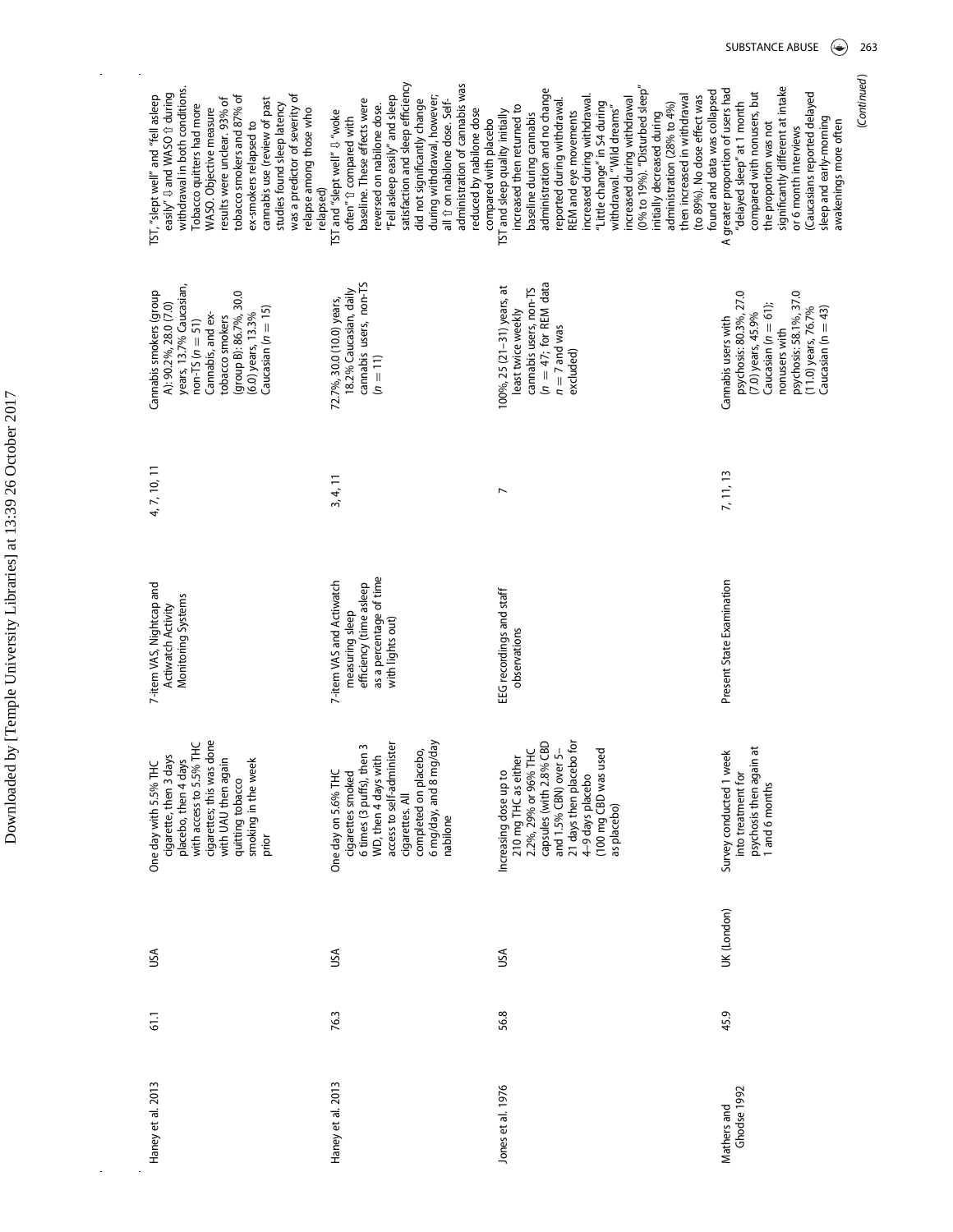| Table 3. (Continued)                                               |         |         |                                                                                                                                                                                        |                                                                                                                |                |                                                                                                                                      |                                                                                                                                                                                                                                                                                                                                                                                   |
|--------------------------------------------------------------------|---------|---------|----------------------------------------------------------------------------------------------------------------------------------------------------------------------------------------|----------------------------------------------------------------------------------------------------------------|----------------|--------------------------------------------------------------------------------------------------------------------------------------|-----------------------------------------------------------------------------------------------------------------------------------------------------------------------------------------------------------------------------------------------------------------------------------------------------------------------------------------------------------------------------------|
| Author / Year                                                      | Quality | Country | Study design                                                                                                                                                                           | Sleep measure                                                                                                  | Control        | Participants*                                                                                                                        | Withdrawal outcome and relapse<br>information                                                                                                                                                                                                                                                                                                                                     |
|                                                                    |         |         |                                                                                                                                                                                        |                                                                                                                |                |                                                                                                                                      | Caribbeans). 63.9% abstained<br>from cannabis use during<br>compared with Afro-<br>treatment                                                                                                                                                                                                                                                                                      |
| 2012 (Extension<br>of Vandrey et al.<br>McClure EA et al.<br>2011) | 45.1    | USA     | Self-administered cannabis<br>administration of active<br>drug zolpidem during<br>(12 [5] cigarettes on<br>average) over 2 days<br>then 3 withdrawal<br>nights (unclear<br>withdrawal) | Index (PSQI), "Embla N-<br>7000 digital PSG data<br>Pittsburgh Sleep Quality<br>recorder"                      | 4, 5, 7, 12    | 85%, 29.0 (8.0) years, 25%<br>tobacco smokers, non-<br>dependent) and 80%<br>cannabis users (50%<br>Caucasian, daily<br>$TS(n = 20)$ | with total volume per cigarette<br>and average puff duration and<br>years of frequent use. WASO 1<br>average volume per puff and<br>and maximum puff duration.<br>latency 1 with total volume<br>years of frequent use. Sleep<br>volume per cigarette and<br>Sleep efficiency $\Downarrow$ with total                                                                             |
|                                                                    |         |         |                                                                                                                                                                                        |                                                                                                                |                |                                                                                                                                      | mood $\sqrt{U}$ with maximum puff<br>Sleep quality and morning<br>duration $\mathbb U$                                                                                                                                                                                                                                                                                            |
| Milin et al. 2008                                                  | 48.3    | Canada  | treatment for cannabis<br>UAU prior to entry into<br>withdrawal over 4<br>use, then weekly<br>assessment of<br>weeks                                                                   | Cannabis Withdrawal Scale                                                                                      | 4, 7           | dependent, $TS(n = 21)$<br>cannabis users all<br>66%, 17 years, daily                                                                | use, length of dependence, age<br>was not related to the quantity<br>withdrawal syndrome intensity<br>of cannabis used, frequency of<br>Sleep difficulties 13 steadily over 4<br>of onset of daily use, or<br>weeks. Index of overall<br>psychiatric problems                                                                                                                     |
| Penetar et al. 2012                                                | 43.2    | USA     | UAU + 14 WD randomized<br>active drug bupropion<br>to be with or without                                                                                                               | was used but data not<br>Scales; Wrist actimeter<br>Daily sleep log and the<br>Stanford Sleepiness<br>provided | 3, 4, 7        | 56%, 31.2(9.6) years, 78%<br>dependent, $TS(n = 9)$                                                                                  | No effect on TST, sleep latency,<br>alertness, and number of<br>sleep quality, daytime<br>WASO                                                                                                                                                                                                                                                                                    |
| Pranikoff et al.<br>1973                                           | 32.4    | USA     | UAU + 2 WD drug-naïve<br>comparison                                                                                                                                                    | EEG readings and unclear<br>sleep survey                                                                       | $\overline{ }$ | nonsmoker controls)<br>(frequency unclear)<br>$non-TS (n = 40; of$<br>100%, cannabis users<br>which 20 were                          | No effect on TST, sleep efficiency,<br>latency to S2, 3, and $4 \sqrt{3}$ , S4<br>REM time, S1 or S3 time or<br>WASO. S2 time, and sleep<br>time $\hat{U}$                                                                                                                                                                                                                        |
| Vandrey et al.<br>2008                                             | 51.6    | υsΑ     | 9 days UAU (3.8 [2.1] joints/<br>$concurrenty + 5 WD$<br>9 days UAU tobacco<br>(20.3 [8.7] cigarettes/<br>$day) + 5$ WD, then<br>$day) + 5$ WD then<br>9 days UAU both                 | Marijuana Withdrawal<br>Checklist                                                                              | 4, 7, 11       | 50%, 28.2(10.0) years, daily<br>users, non-TS $(n = 12)$<br>tobacco and cannabis                                                     | tobacco alone. Strange dreams<br>only during withdrawal. 28.6%<br>cannabis use, but not tobacco<br>failed to achieve the required<br>tobacco and cannabis use on<br>Sleep difficulty 1 for concurrent<br>days 2 and 4 of withdrawal,<br>abstinence (reason unclear)<br>whereas cannabis was not<br>significantly different to<br>concurrent tobacco and<br>↑ for cannabis use and |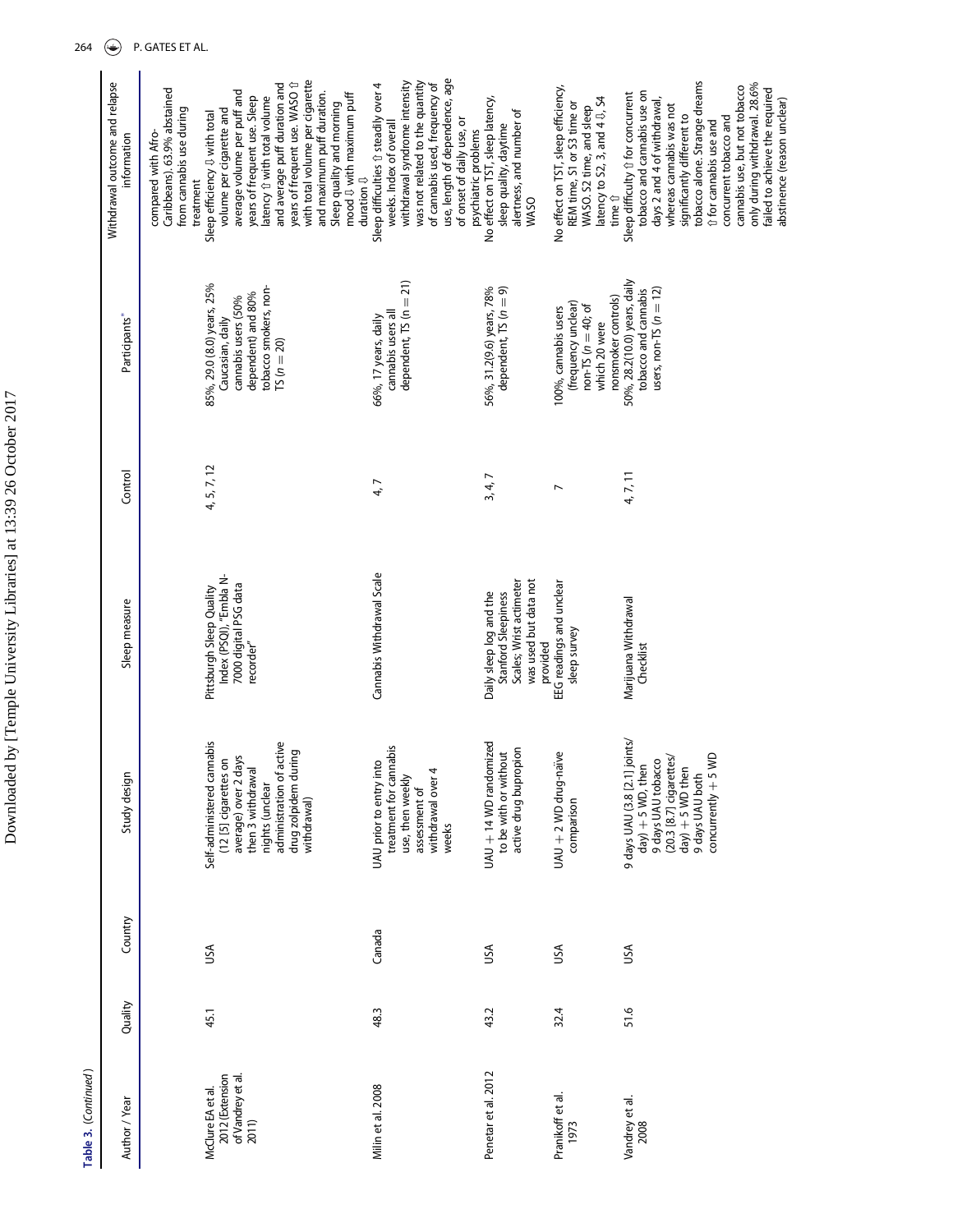sleep efficiency, REM latency  $\downarrow$ . sleep quality compared with 30 sleep quality compared with 30 sleep efficiency, REM latency ⇩. awakening and sleep quality  $\updownarrow$ awakening and sleep quality  $\Downarrow$ and sleep difficulty  $\hat{v}$  during<br>placebo withdrawal. No effect<br>on WASO, strange dreams, or placebo withdrawal. No effect TST, S1 and S2 percentage time, during placebo-abstinence<br>compared with other study<br>conditions. No effect on SWS on WASO, strange dreams, or mg; 60 mg suppressed sleep TST, S1 and S2 percentage time, zolpidem) was found where<br>WASO  $\hat{u}$  and sleep quality  $\hat{u}$ conditions. No effect on SWS placebo; 120 mg suppressed mg; 60 mg suppressed sleep REM percentage time, sleep WASO  $@$  and sleep quality  $@$ and sleep difficulty  $@$  during suppressed mood and<br>alertness to a greater extent alertness to a greater extent placebo; 120 mg suppressed REM percentage time, sleep interaction (cannabis use  $\times$ zolpidem) was found where interaction (cannabis use  $\times$ compared with other study awakening compared with sleep latency. Dose effects<br>were found: 120 mg compared with 30 mg and during placebo-abstinence compared with 30 mg and awakening compared with sleep latency. Dose effects latency, and strange/wild<br>dreams fr. A significant latency, and strange/wild TST, mood and alertness on TST, mood and alertness on dreams ⇧. A significant suppressed mood and quality and mood on quality and mood on were found: 120 mg 30 mg 85%, 29.0 (8.0) years, 25% 4, 5, 7, 12 85%, 29.0 (8.0) years, 25% cannabis users (84.6% dependent) non-TS (n cannabis users (84.6% cannabis users (50% cannabis users (50% dependent) non-TS<br> $(n = 13)$ 92.3%, 34.0(9.0) years,<br>100% African dependent) non-TS 4, 7, 11 92.3%, 34.0(9.0) years, Caucasian, daily Caucasian, daily American, daily American, daily 100% African  $= 20$ 4, 5, 7, 12 4, 7, 11 Sleep diary recordings for<br>sleep latency, TST and<br>WASO + 100-point VAS Pittsburgh Sleep Quality<br>Index, "Embla N-7000<br>digital PSG data<br>recorder"  $WASO + 100$ -point VAS on sleep quality, mood<br>and alertness on on sleep quality, mood Sleep diary recordings for sleep latency, TST and Index, "Embla N-7000 Pittsburgh Sleep Quality and alertness on digital PSG data awakening 2 days UAU (access to 0.8 g<br>3% THC cigarettes) + 5<br>WD on placebo and again on dronabinol (30, 5 days UAU (access to 0.8 g<br>3% THC cigarettes) + 5 again on dronabinol (30, 80.0 USA 2 days UAU (access to 0.8 g 51.6 USA 5 days UAU (access to 0.8 g 3% THC cigarettes)  $+$  5 3% THC cigarettes)  $+$  5 WD on placebo and WD on placebo and WD on placebo and again on zolpidem again on zolpidem 60, and 120 mg) 60, and 120 mg) USA USA 80.0 51.6 Vandrey et al.<br>2011 Vandrey et al.<br>2013 Vandrey et al. Vandrey et al.

Vote. Controls: 1 = Age, 2 = Gender, 3 = Substance dependence, 4 = Mental health, 5 = Cannabis use frequency, 6 = Parental substance use, 7 = Other substance use frequency, 8 = Treatment history, 9 = Ethnicity, 10 = Educa Note. Controls: 1 = Age, 2 = Gubstance dependence, 4 = Mental health, 5 = Cannabis use frequency, 6 = Parental substance use, 7 = Other substance use frequency, 8 = Treatment history, 9 = Ethnicity, 10 = Educa-

tion, 11  $=$  Prescription medications, 12  $=$  Preexisting sleep conditions, 13  $=$  Socioeconomic status, 14  $=$  Body mass index.  ${\tt UAU}= {\tt Wifhddawal}\; days; {\tt W3} = {\tt Wifhddawal}\; sympton density; \tt{TS} = Theatment\; see\; 500\% \; with\; 500\% \; with\; 500\% \; with\; 500\% \; with\; 500\% \; with\; 500\% \; with\; 500\% \; with\; 500\% \; with\; 500\% \; with\; 500\% \; with\; 500\% \; with\; 500\% \; with\; 500\% \; with\; 500\% \; with\; 500\% \; with\; 500$ limb movements; REM = Random eye movement; S1–S4 = Stage 1 to stage 4 sleep; SWS = slow-wave sleep; ThC D Tetrahydrocannabinol; TST = Total sleep time; WASO = Wake after sleep onset; VAS = Visual analogue scale. tion, 11 = Prescription medications, 12 = Preexisting sleep conditions, 13 = Socioeconomic status, 14 = Body mass index.<br>UAU = Use as usual; WD = Withdrawal days; WS = Withdrawal symptoms; TS = Treatment seeking; FU = Foll

 $^*$  For each study, the percentage of male participants, participant age (mean [standard deviation]) in years, ethnicity, cannabis use status, treatment seeking status, and total n are shown where provided.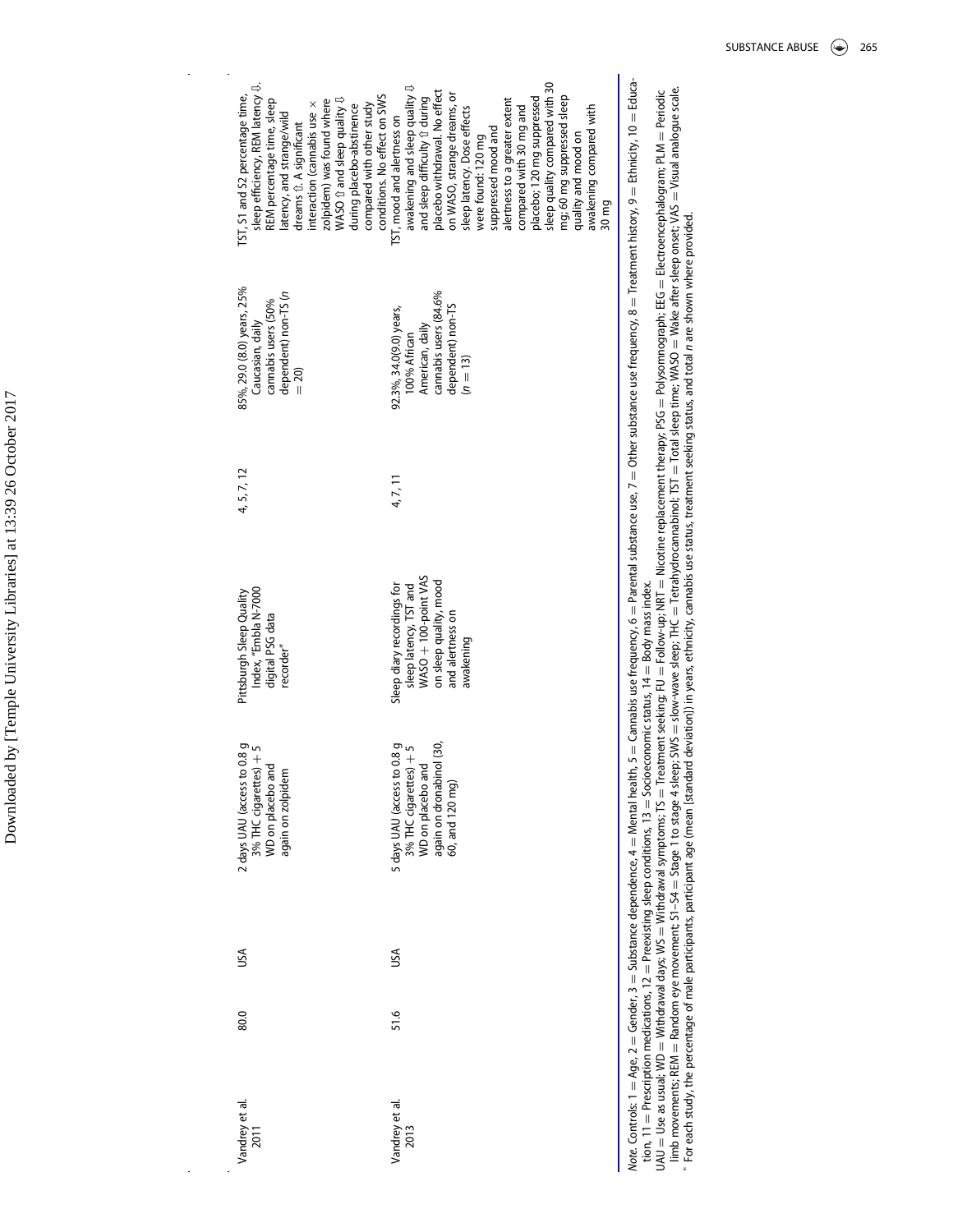| しこく                                                                  |
|----------------------------------------------------------------------|
| ļ<br>i,                                                              |
| .<br>י                                                               |
| こうこう                                                                 |
| ر<br>ا                                                               |
| ١<br>l<br>I                                                          |
| ֧ׅ֧ׅ֧֧ׅ֧ׅ֧ׅ֧֧ׅ֧ׅ֧֧֧֚֚֚֚֚֚֚֚֚֚֚֚֚֚֚֚֚֚֚֚֚֚֚֚֚֚֚֚֚֡֝֜֝֜֓֝֓֜֓֜֜֝֬֜֜֝֬֝֬ |
| $\sim$<br>l<br>ļ                                                     |
| <br> <br>                                                            |
| į                                                                    |
| ļ                                                                    |

Table 4. A summary of studies regarding the impact of cannabis abstinence on sleep. Table 4. A summary of studies regarding the impact of cannabis abstinence on sleep.

<span id="page-12-0"></span>

| Study                                                                                                                                                                                                                                                                                                                                        | Trouble/difficulty<br>sleeping      | efficiency<br>Sleep      | Sleep<br>quality            | Total sleep<br>time                     | latency<br>Sleep                                                                                                                    | satisfaction<br>Sleep                  | Waking early<br>or often                                                                            | Periodic limb<br>movement | Stage 1<br>sleep                          | Stage 2<br>sleep                                                      | Slow-wave<br>sleep                    | REM                                           | latency<br><b>REM</b>                             | cannabis use<br>Relapsed to                                                                             |
|----------------------------------------------------------------------------------------------------------------------------------------------------------------------------------------------------------------------------------------------------------------------------------------------------------------------------------------------|-------------------------------------|--------------------------|-----------------------------|-----------------------------------------|-------------------------------------------------------------------------------------------------------------------------------------|----------------------------------------|-----------------------------------------------------------------------------------------------------|---------------------------|-------------------------------------------|-----------------------------------------------------------------------|---------------------------------------|-----------------------------------------------|---------------------------------------------------|---------------------------------------------------------------------------------------------------------|
|                                                                                                                                                                                                                                                                                                                                              |                                     |                          |                             |                                         |                                                                                                                                     | Samples of dependent cannabis users    |                                                                                                     |                           |                                           |                                                                       |                                       |                                               |                                                   |                                                                                                         |
| Budney et al. 2001                                                                                                                                                                                                                                                                                                                           |                                     | n/a                      |                             | T                                       | $\mathbf{I}$                                                                                                                        | n/a                                    |                                                                                                     | n/a                       | n/a                                       | n/a                                                                   |                                       | n/a                                           | n/a                                               |                                                                                                         |
| Cohen-Zion et al. 2009                                                                                                                                                                                                                                                                                                                       | n/a                                 |                          |                             |                                         |                                                                                                                                     | n/a                                    |                                                                                                     | ⇦                         |                                           |                                                                       | $\frac{1}{6} \Rightarrow \frac{1}{6}$ |                                               | n/a                                               | $10^{14}$<br>31.0 <sup>1</sup><br>20.0<br>87.0-93.0 <sup>1</sup><br>40.0-50.0<br>40.0-50.0<br>50.0-75.0 |
| Cooper et al. 2013                                                                                                                                                                                                                                                                                                                           | n/a                                 | n/a                      | n/a                         |                                         |                                                                                                                                     |                                        |                                                                                                     |                           | n/a                                       | n/a                                                                   |                                       |                                               |                                                   |                                                                                                         |
| Haney, Bedi et al. 2013                                                                                                                                                                                                                                                                                                                      |                                     | n/a                      | n/a                         | । ⇨⇨⇨ ≧ ≧                               | $ \Leftrightarrow$ $\frac{8}{5}$ $ \Leftrightarrow$ $\frac{8}{5}$ $ \Leftrightarrow$ $\frac{8}{5}$ $ \Leftrightarrow$ $\frac{8}{5}$ | n/a                                    | $\Leftrightarrow$ $\Leftrightarrow$ $\Leftrightarrow$ $\Leftrightarrow$ $\frac{a}{b}$ $\frac{c}{c}$ | n/a                       | n/a                                       | $\frac{a}{n}$                                                         | $\frac{5}{2}$                         | $\frac{6}{5}$ $\frac{6}{5}$                   | $\frac{a}{b}$ $\frac{a}{c}$                       |                                                                                                         |
| Haney, Cooper et al. 2013                                                                                                                                                                                                                                                                                                                    |                                     | n/a                      | n/a                         |                                         |                                                                                                                                     | $\overline{1}$                         |                                                                                                     | n/a                       |                                           |                                                                       |                                       |                                               |                                                   |                                                                                                         |
| Haney et al. 2010 (study 1)                                                                                                                                                                                                                                                                                                                  |                                     |                          | n/a                         |                                         |                                                                                                                                     | n/a                                    |                                                                                                     |                           |                                           |                                                                       |                                       |                                               |                                                   |                                                                                                         |
| Haney et al. 2010 (study 2)                                                                                                                                                                                                                                                                                                                  |                                     | $\Rightarrow$            | n/a                         |                                         |                                                                                                                                     | n/a                                    |                                                                                                     | n <sup>a</sup><br>Na      |                                           |                                                                       |                                       |                                               |                                                   |                                                                                                         |
| Haney et al. 2008                                                                                                                                                                                                                                                                                                                            |                                     | n/a                      | n/a                         |                                         |                                                                                                                                     | $\mathbf{I}$                           |                                                                                                     | n/a                       | <u> 올 을 올 을 올 을 올 올</u>                   | [올 즐 즐 즐 즐 즐 즐 즐 즐 <del>즐</del> 즐 즐                                   | <u> 줄 줄 줄 줄 줄 줄 줄</u>                 |                                               | [몰 몰 몰 몰 몰 몰 몰 몰 골 골                              |                                                                                                         |
| Haney et al. 1999a                                                                                                                                                                                                                                                                                                                           |                                     | n/a                      | n/a                         | $ \Rightarrow  \Rightarrow \frac{1}{6}$ |                                                                                                                                     | $\Rightarrow$                          |                                                                                                     | n/a                       |                                           |                                                                       |                                       |                                               |                                                   |                                                                                                         |
| Haney et al. 1999b                                                                                                                                                                                                                                                                                                                           |                                     | n/a                      | n/a                         |                                         |                                                                                                                                     | $\overline{\phantom{a}}$               |                                                                                                     | n/a                       |                                           |                                                                       |                                       |                                               |                                                   |                                                                                                         |
| Haney et al. 2001                                                                                                                                                                                                                                                                                                                            |                                     | n/a                      | n/a                         |                                         |                                                                                                                                     |                                        | $ \frac{2}{5}$ $\frac{2}{5}$                                                                        | n/a                       |                                           |                                                                       |                                       |                                               |                                                   |                                                                                                         |
| Milin et al. 2008#                                                                                                                                                                                                                                                                                                                           | $\Leftrightarrow$ $\Leftrightarrow$ | n/a                      | n/a                         |                                         |                                                                                                                                     | n <sup>a</sup><br>Na                   |                                                                                                     | n/a                       |                                           |                                                                       |                                       |                                               |                                                   |                                                                                                         |
| Penetar et al. 2012#                                                                                                                                                                                                                                                                                                                         | n/a                                 | n/a                      |                             | $\overline{\phantom{a}}$                | $\mathbf{I}$                                                                                                                        | n/a                                    | $\mathbf{I}$                                                                                        | n/a                       |                                           |                                                                       |                                       |                                               |                                                   |                                                                                                         |
| Vandrey et al. 2008                                                                                                                                                                                                                                                                                                                          | $\Leftrightarrow$                   | n/a                      | n/a                         |                                         |                                                                                                                                     | n/a                                    | $\frac{1}{6}$                                                                                       | n <sup>a</sup><br>Na      |                                           |                                                                       | n/a                                   |                                               |                                                   |                                                                                                         |
| Vandrey et al. 2011; McClure et al. 2012                                                                                                                                                                                                                                                                                                     |                                     | $\Rightarrow$            | $\Rightarrow$ $\Rightarrow$ | $\frac{1}{6} \Rightarrow \Rightarrow$   | $\frac{1}{6}$                                                                                                                       | $\frac{6}{6}$                          |                                                                                                     |                           | $\frac{1}{6}$ $\Rightarrow$ $\frac{1}{6}$ |                                                                       |                                       |                                               |                                                   |                                                                                                         |
| Vandrey et al. 2013                                                                                                                                                                                                                                                                                                                          | n⁄a                                 | n/a                      |                             |                                         |                                                                                                                                     |                                        |                                                                                                     | n/a                       |                                           |                                                                       | n/a                                   |                                               |                                                   |                                                                                                         |
|                                                                                                                                                                                                                                                                                                                                              |                                     |                          |                             |                                         |                                                                                                                                     | Samples of nondependent cannabis users |                                                                                                     |                           |                                           |                                                                       |                                       |                                               |                                                   |                                                                                                         |
| Bolla et al. 2008; 2010                                                                                                                                                                                                                                                                                                                      | n/a                                 |                          | n/a                         | $\Rightarrow$                           |                                                                                                                                     | ⇨                                      |                                                                                                     | ⇦                         | n/a                                       |                                                                       | $\Rightarrow$                         |                                               |                                                   |                                                                                                         |
| Jones et al. 1976                                                                                                                                                                                                                                                                                                                            | ⇦                                   | n/a                      |                             | L                                       |                                                                                                                                     |                                        |                                                                                                     |                           | $\frac{a}{b}$                             |                                                                       | $\mathbf{I}$                          | $\Rightarrow$ $\Leftrightarrow$ $\frac{5}{6}$ |                                                   |                                                                                                         |
| Mathers and Ghodse 1992                                                                                                                                                                                                                                                                                                                      | n/a                                 | n/a                      | n/a                         | n/a                                     | $\Leftrightarrow \frac{1}{2} \Leftrightarrow \frac{1}{2}$                                                                           | $\frac{6}{6}$ $\frac{6}{6}$            | $\frac{a}{b}$                                                                                       | $\frac{6}{6}$             |                                           | $\frac{1}{6}$ $\frac{1}{6}$ $\frac{1}{6}$ $\frac{1}{6}$ $\Rightarrow$ | n"a<br>G*                             |                                               | $\Rightarrow \frac{1}{6} \frac{1}{6} \Rightarrow$ | $\frac{6}{5}$ $\frac{6}{3}$                                                                             |
| Pranikoff et al. 1973                                                                                                                                                                                                                                                                                                                        | n/a                                 | $\overline{\phantom{a}}$ | n/a                         | $\overline{\phantom{a}}$                |                                                                                                                                     |                                        | $\overline{\phantom{a}}$                                                                            | n/a                       | $\overline{\phantom{a}}$                  |                                                                       |                                       | $\overline{\phantom{a}}$                      |                                                   | n/a                                                                                                     |
| A total of 31% relapsed to any drug use, including but not limited to cannabis use.<br>. Details this study come from Empirical constant on a straight of come of continuity of $\tau$<br># These studies were of cannabis users seeking treatment for their cannabis use.<br>* No effect on stage 3 sleep, although stage 4 sleep increased |                                     |                          |                             |                                         |                                                                                                                                     |                                        |                                                                                                     |                           |                                           |                                                                       |                                       |                                               |                                                   |                                                                                                         |

Data for this study came from 5 previous studies on a variety of cannabis withdrawal medications and included only ex-tobacco and current tobacco smokers.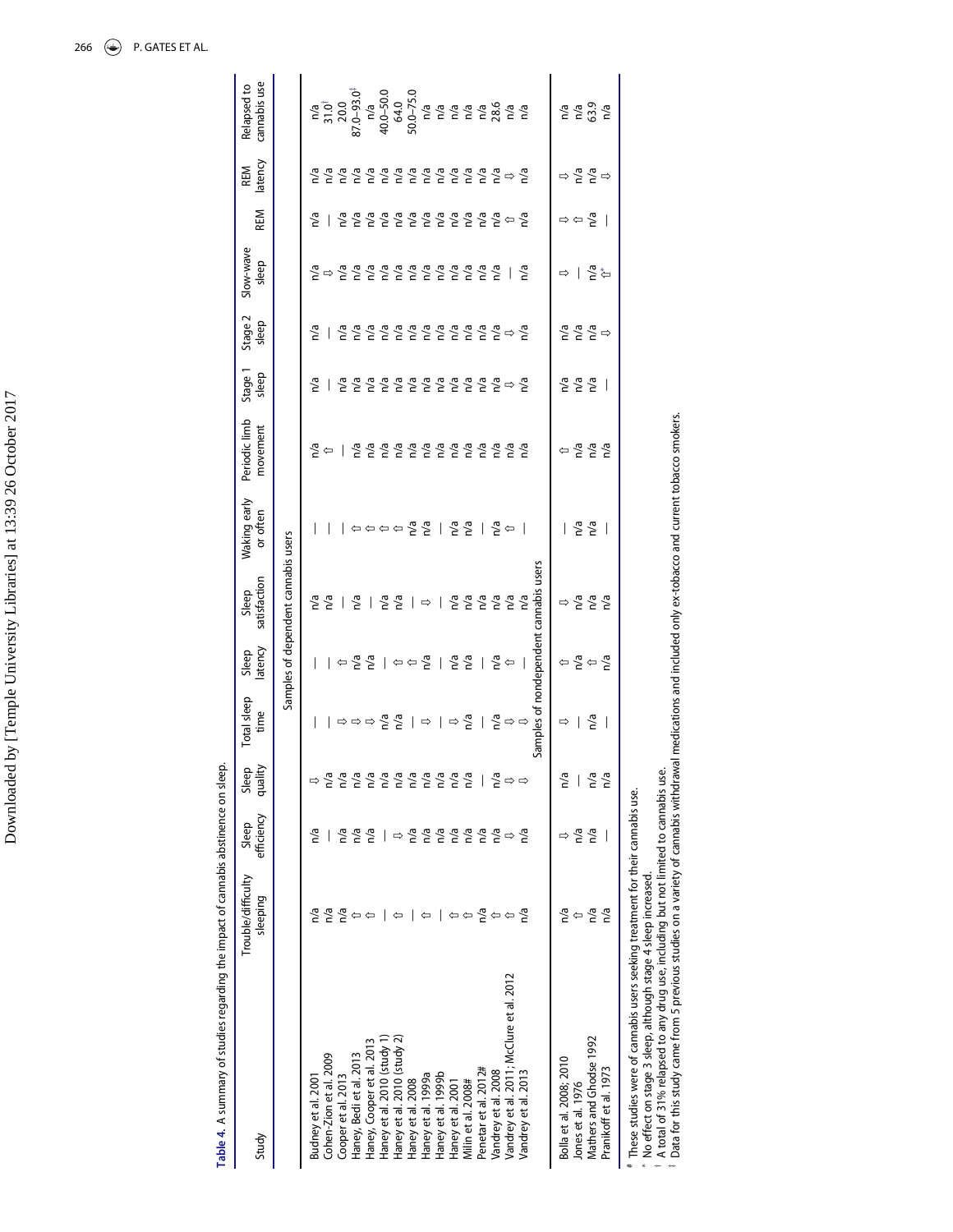(2 studies showed a significant decrease,  $40,42$  $40,42$  $40,42$  although 1 study did not report a significant effect<sup>55</sup>) and slow-wave sleep (2 studies [3 articles] reported a decrease,[55](#page-15-10),[57,](#page-15-6)[58](#page-15-7) 1 study reported that there was no effect on stage 3 sleep, although stage 4 sleep increased, $42$  and 2 studies did not report a signifi-cant effect on slow-wave sleep<sup>[40,](#page-14-24)[47](#page-15-9)</sup>). A total of 5 studies included REM in their measures, with mixed results (1 study showed a decrease in REM time at night 13 of abstinence,  $58\,2$  $58\,2$ studies showed an increase, $40,47$  $40,47$  whereas a further 2 studies showed no significant change<sup>[42](#page-14-25),55</sup>). Finally, 3 studies investigated the latency to REM sleep and all 3 found a significant decrease during cannabis withdrawal.<sup>[40,](#page-14-24)[42](#page-14-25),[57](#page-15-6)</sup>

#### Withdrawal and relapse to cannabis use

A total of 11 articles gave the proportion of participants involved in a study of cannabis withdrawal that reported relapse to cannabis use.[16](#page-14-14),18–[20,](#page-14-15)[24](#page-14-16),[41](#page-14-17)[,46](#page-15-0),48–[50,](#page-15-1)[54](#page-15-2) The reported proportion relapsing to cannabis use ranged between 16% and 93%, with an average of 51.4%. Notably, the severity of withdrawal was identified to be a significant predictor of relapse in 2 studies,<sup>[15,](#page-14-8)[21](#page-14-18)</sup> although no association was found in 2 further studies.<sup>[18](#page-14-15)[,48](#page-15-1)</sup>

A total of 3 studies reported the percentage of participants reporting relapse due to sleep-related problems of withdrawal. $16,19,20$  $16,19,20$  $16,19,20$  $16,19,20$  One study cited that "more than 50%" of the sample reported sleep-related problems were responsible for their relapse.<sup>[19](#page-14-20)</sup> A second study stated that of those who reported sleep problems,  $11\%$  used cannabis to compensate.<sup>[20](#page-14-28)</sup> Finally, more detail was provided by Levin and colleagues<sup>[16](#page-14-14)</sup> who reported that a median of 13.3% of a large sample of adult cannabis smokers relapsed to cannabis use after experiencing sleep problems including: "waking up during the night" (15.8% relapsed); "sleep less than usual" (15.6% relapsed); "trouble falling asleep" (14.6% relapsed); "waking up earlier than usual" (12.0% relapsed); "strange dreams" (10.2% relapsed); "sleep more than usual" (8.7% relapsed); "vivid dreams" (7.8% relapsed); and "other sleep problems" (33.3% relapsed).

A final article combined data from 5 studies to analyze the predictors of relapse (3 were published cannabis withdrawal medication trial[s49](#page-15-12)[,50](#page-15-14)[,54](#page-15-2) and 2 were unpublished studies on cannabis relapse). Data were limited to a combined total of 51 participants who had received placebo conditions in these cannabis withdrawal medication trials. Only tobacco smoking status (smokers were 19 times more likely to relapse to cannabis) and age of onset to cannabis use (all those who relapsed were aged over 25 years when they started smoking cannabis) were significant predictors of relapse. In contrast, the severity of relapse (number of self-administered cigarette puffs recorded by those who relapsed) was predicted by (1) increased ratings of feeling "high"; (2) objectively measured sleep onset latency (every 10 minutes increased the estimated number of puffs by 81%); and (3) increased ratings of feeling "miserable."

#### **Conclusions**

In our review of 36 articles that included a measure of cannabis withdrawal and sleep, the most striking finding was a general lack of studies that used validated or objective measures. Moreover, there was a lack of studies that controlled for confounding variables such as other substance or medication use and potentially common preexisting sleep-affecting conditions such as chronic pain and depression. Among other less common limitations, these faults resulted in our reporting that the relevant articles were of low to moderate quality. Across these articles, a withdrawal syndrome caused by abstaining from cannabis use was consistently reported. In contrast, the specifics of sleeprelated symptoms of withdrawal remain somewhat unclear. Just over half of the participants across studies reported experiencing multiple symptoms of cannabis withdrawal when abstaining from cannabis use. For approximately one third of these individuals, these symptoms included a self-reported sleep-related problem, most commonly trouble falling asleep, waking up during the night, and/or experiencing strange dreams. Notably, during attempts at cannabis abstinence among participants of these studies on cannabis withdrawal, just over half reported relapsing to cannabis use and approximately 1 in 10 of these individuals report that this relapse was an attempt to alleviate problems sleeping.

Across studies that reported prevalence statistics, when abstaining from cannabis use, participants commonly reported experiencing "trouble sleeping" (41.5% of participants on average), "strange dreams" (34.4%), and "waking up early" (33.2%), whereas "sleeping more than usual" was less common (10.9%). In addition, participants commonly self-reported reductions in the total amount of time they spent asleep (this was observed in only half of the studies that objectively measured sleep time) and corresponding reductions to sleep efficiency and sleep quality. In contrast, the impact of these symptoms on the experience of sleep is uncertain. That is, reports of sleep satisfaction were largely unchanged, and findings from across studies using objective sleep measures (such as polysomnography) were mixed. However, there was a trend in line with the selfreported sleep "disturbance" in that periodic limb movements and waking after sleep onset may increase during withdrawal. In addition, sleep latency may increase and latency to REM sleep may decrease in withdrawal. As such, these indications of disturbed sleep should be of particular focus in future research.

While the specific mechanisms by which sleep is affected during cannabis withdrawal remain unclear without further study with consistency in sleep measures and timeframe, there is substantial support for the presence of disruption, although there was inconsistent evidence that this leads to relapse. Importantly, the health impact of sleep disruptions during cannabis withdrawal also remains to be assessed and is a necessary topic for future research among samples of cannabis abstainers. As sleep problems during cannabis withdrawal are common, to best prepare individuals seeking to abstain from cannabis use, it is important to assess and address any sleep problems as necessary during treatment. Given the risk of bias associated with the reviewed studies, there is a clear need for large-scale, longitudinal, and wellcontrolled studies on the specific effects of cannabis abstinence on sleep. It is particularly important for future study to address the impact of cannabis use history and dose on sleep-related withdrawal symptoms as well as their health impact and intensity timeline.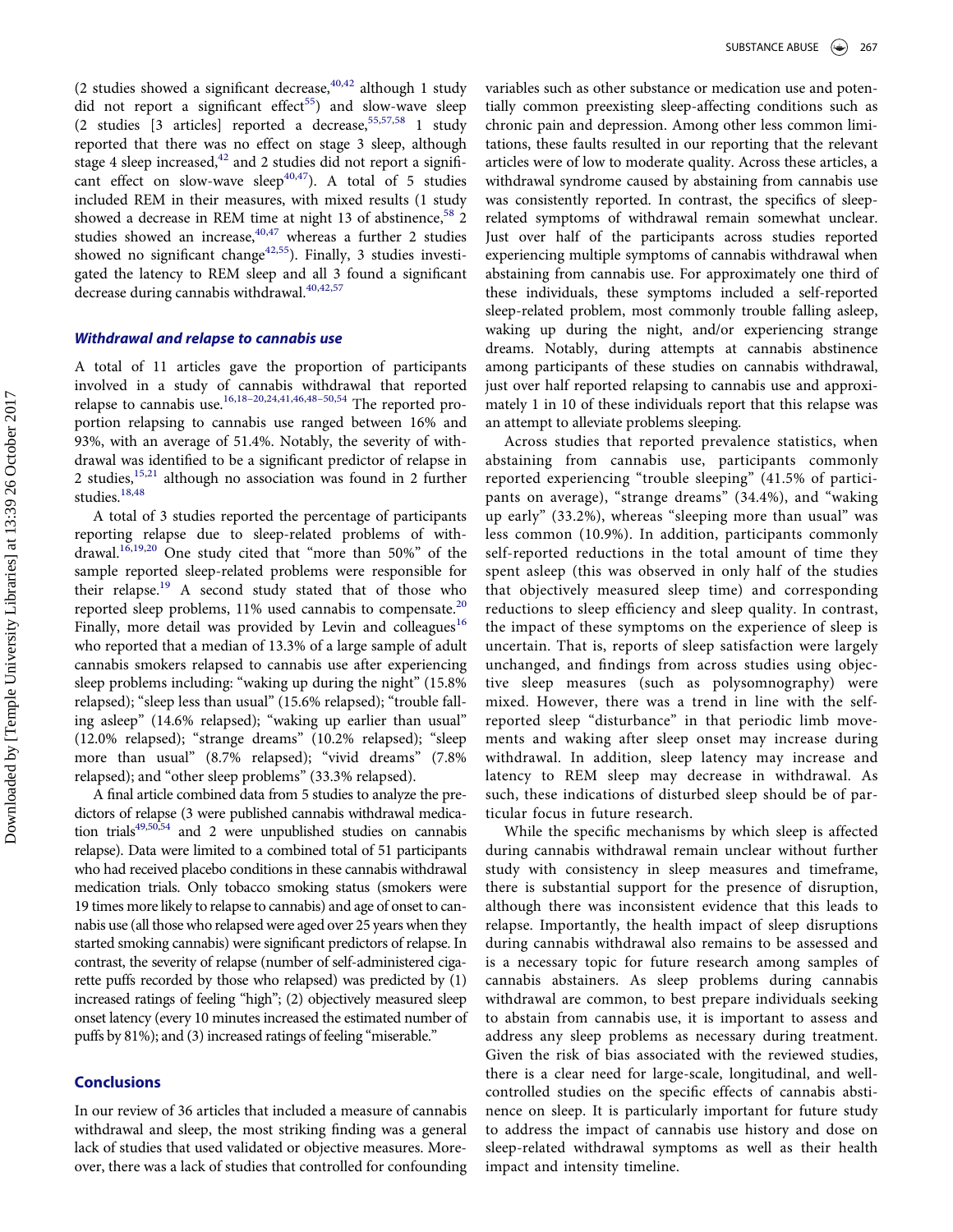#### Author contributions

Peter Gates and Lucy Albertella were involved in the database searching, data extraction, and interpretation of results as well as writing the manuscript. Jan Copeland was involved with project design and supervision as well as providing comments and revisions to draft submissions.

#### <span id="page-14-16"></span><span id="page-14-0"></span>**References**

- [1] United Nations Office on Drugs and Crime. World Drug Report 2013. New York: United Nations Publication; 2013.
- <span id="page-14-1"></span>[2] Hall W, Degenhardt L. The adverse health effects of chronic cannabis use. Drug Test Anal. 2014;6:39–45.
- <span id="page-14-9"></span><span id="page-14-2"></span>[3] Budney AJ, Hughes JR. The cannabis withdrawal syndrome. Curr Opin Psychiatry. 2006;19:233–238.
- <span id="page-14-10"></span><span id="page-14-3"></span>[4] American Psychiatric Association. Diagnostic and Statistical Manual of Mental Disorders. 4th ed. Washington: American Psychiatric Association; 1994.
- <span id="page-14-4"></span>[5] Wu LT, Woody GE, Yang C, Pan JJ, Reeve BB, Blazer DG. A dimensional approach to understanding severity estimates and risk correlates of marijuana abuse and dependence in adults. Int J Methods Psychiatr Res. 2012;21:117–133.
- <span id="page-14-11"></span><span id="page-14-7"></span>[6] Agrawal A, Pergadia ML, Lynskey MT. Is there evidence for symptoms of cannabis withdrawal in the national epidemiologic survey of alcohol and related conditions? Am J Addict. 2008;17:199–208.
- [7] Compton WM, Saha TD, Conway KP, Grant BF. The role of cannabis use within a dimensional approach to cannabis use disorders. Drug Alcohol Depend. 2009;100:221–227.
- [8] Gillespie NA, Neale MC, Prescott CA, Aggen SH, Kendler KS. Factor and item-response analysis DSM-IV criteria for abuse of and dependence on cannabis, cocaine, hallucinogens, sedatives, stimulants and opioids. Addiction. 2007;102:920–930.
- [9] Hartman CA, Gelhorn H, Crowley TJ, et al. Item response theory analysis of DSM-IV cannabis abuse and dependence criteria in adolescents. J Am Acad Child Adolesc Psychiatry. 2008;47:165–173.
- <span id="page-14-23"></span>[10] Hasin DS, O'Brien CP, Auriacombe M, et al. DSM-5 criteria for substance use disorders: recommendations and rationale. Am J Psychiatry. 2013;170:834–851.
- <span id="page-14-12"></span>[11] Piontek D, Kraus L, Legleye S, Buhringer G. The validity of DSM-IV cannabis abuse and dependence criteria in adolescents and the value of additional cannabis use indicators. Addiction. 2011;106:1137–1145.
- <span id="page-14-19"></span>[12] Budney AJ. Are specific dependence criteria necessary for different substances: how can research on cannabis inform this issue? Addiction. 2006;101(Suppl 1):125–133.
- <span id="page-14-13"></span><span id="page-14-5"></span>[13] American Psychiatric Association. Diagnostic and Statistical Manual of Mental Disorders. 5th ed. Arlington: American Psychiatric Association; 2013.
- <span id="page-14-21"></span><span id="page-14-6"></span>[14] Allsop DJ, Norberg MM, Copeland J, Fu S, Budney AJ. The Cannabis Withdrawal Scale development: patterns and predictors of cannabis withdrawal and distress. Drug Alcohol Depend. 2011;119:123–129.
- <span id="page-14-24"></span><span id="page-14-8"></span>[15] Hasin DS, Keyes KM, Alderson D, Wang S, Aharonovich E, Grant BF. Cannabis withdrawal in the United States: results from NESARC. J Clin Psychiatry. 2008;69:1354–1363.
- <span id="page-14-17"></span><span id="page-14-14"></span>[16] Levin KH, Copersino ML, Heishman SJ, et al. Cannabis withdrawal symptoms in non-treatment-seeking adult cannabis smokers. Drug Alcohol Depend. 2010;111:120–127.
- <span id="page-14-25"></span>[17] Wiesbeck GA, Schuckit MA, Kalmijn JA, Tipp JE, Bucholz K, Smith TL. An evaluation of the history of a marijuana withdrawal syndrome in a large population. Addiction. 1996;91:1469-1478.
- <span id="page-14-22"></span><span id="page-14-15"></span>[18] Arendt M, Rosenberg R, Foldager L, Sher L, Munk-Jorgensen P. Withdrawal symptoms do not predict relapse among subjects treated for cannabis dependence. Am J Addict. 2007;16:461–467.
- <span id="page-14-27"></span><span id="page-14-20"></span>[19] Budney AJ, Vandrey RG, Hughes JR, Thostenson JD, Bursac Z. Comparison of cannabis and tobacco withdrawal: severity and contribution to relapse. J Subst Abuse Treat. 2008;35:362–368.
- <span id="page-14-28"></span>[20] Copersino ML, Boyd SJ, Tashkin DP, et al. Cannabis withdrawal among non-treatment-seekingadultcannabisusers.Am JAddict.2006;15:8–14.
- <span id="page-14-26"></span><span id="page-14-18"></span>[21] Cornelius JR, Chung T, Martin C, Wood DS, Clark DB. Cannabis withdrawal is common among treatment-seeking adolescents with

cannabis dependence and major depression, and is associated with rapid relapse to dependence. Addict Behav. 2008;33:1500–1505.

- [22] Dawes GM, Sitharthan T, Conigrave KM, Phung N, Weltman M. Patients admitted for inpatient cannabis detoxification: withdrawal symptoms and impacts of common comorbidities. J Subst Use. 2011;16:392–405.
- [23] Ehlers CL, Gizer IR, Vieten C, et al. Cannabis dependence in the San Francisco family study: age of onset of use, DSM-IV symptoms, withdrawal, and heritability. Addict Behav. 2010;35:102–110.
- [24] Winstock AR, Lea T, Copeland J. Lithium carbonate in the management of cannabis withdrawal in humans: an open-label study. J Psychopharmacol. 2009;23:84–93.
- [25] Vandrey R, Budney A, Moore B, Hughes J. A cross-study comparison of cannabis and tobacco withdrawal. Am J Addict. 2005;14:54–63.
- [26] Gates PJ, Albertella L, Copeland J. The effects of cannabinoid administration on sleep: a systematic review of human studies. Sleep Med Rev. 2014;18:477–487.
- [27] Reinarman C, Nunberg H, Lanthier F, Heddleston T. Who are medical marijuana patients? Population characteristics from nine California assessment clinics. J Psychoact Drugs. 2011;43:128–135.
- [28] Tringale R, Jensen C. Cannabis and insomnia. Depression. 2011;4:0– 68.
- [29] Schofield D, Tennant C, Nash L, et al. Reasons for cannabis use in psychosis. Aust N Z J Psychiatry. 2006;40:570–574.
- [30] Glozier N, Martiniuk A, Patton G, et al. Short sleep duration in prevalent and persistent psychological distress in young adults: the DRIVE study. Sleep. 2010;33:1139–1145.
- [31] Freeman D, Brugha T, Meltzer H, Jenkins R, Stahl D, Bebbington P. Persecutory ideation and insomnia: findings from the second British national survey of psychiatric morbidity. J Psychiatr Res. 2010;44:1021–1026.
- [32] Wong MM, Brower KJ, Zucker RA. Childhood sleep problems, early onset of substance use and behavioral problems in adolescence. Sleep Med. 2009;10:787–796.
- [33] Mednick SC, Christakis NA, Fowler JH. The spread of sleep loss influences drug use in adolescent social networks. PLoS ONE. 2010;5:e9775.
- [34] Moher D, Liberati A, Tetzlaff J, Altman DG. The PRISMA Group. Preferred reporting items for systematic reviews and meta-analyses: The PRISMA statement. PLoS Med. 2009; 6(6): e1000097. doi:10.1371/journal.pmed1000097
- [35] Vandrey R, Budney AJ, Kamon JL, Stanger C. Cannabis withdrawal in adolescent treatment seekers. Drug Alcohol Depend. 2005;78:205–210.
- [36] Budney AJ, Moore BA, Vandrey RG, Hughes JR. The time course and significanceofcannabiswithdrawal.JAbnormPsychol.2003;112:393–402.
- [37] Budney AJ, Novy PL, Hughes JR. Marijuana withdrawal among adults seeking treatment for marijuana dependence. Addiction. 1999;94:1311–1322.
- [38] Haney M, Cooper ZD, Bedi G, Vosburg SK, Comer SD, Foltin RW. Nabilone decreases marijuana withdrawal and a laboratory measure of marijuana relapse. Neuropsychopharmacology. 2013;38:1557–1565.
- [39] Vandrey R, Stitzer ML, Mintzer MZ, Huestis MA, Murray JA, Lee D. The dose effects of short-term dronabinol (oral THC) maintenance in daily cannabis users. Drug Alcohol Depend. 2013;128:64–70.
- [40] Vandrey R, Smith M, McCann U, Budney A, Curran E. Sleep disturbance and the effects of extended-release zolpidem during cannabis withdrawal. Drug Alcohol Depend. 2011;117:38–44.
- [41] Vandrey R, Budney A, Hughes J, Liguori A. A within-subject comparison of withdrawal symptoms during abstinence from cannabis, tobacco, and both substances. Drug Alcohol Depend. 2008;92:48–54.
- [42] Pranikoff K, Karacan I, Larson EA, Williams RL, Thornby JI, Hursch CJ. Effects of marijuana smoking on the sleep EEG. Preliminary studies. J Fla Med Assoc. 1973;60:28–31.
- [43] Penetar DM, Looby AR, Ryan ET, Maywalt MA, Lukas SE. Bupropion reduces some of the symptoms of marihuana withdrawal in chronic marihuana users: a pilot study. J Subst Abuse Res Treat. 2012;6:63–71.
- [44] Milin R, Manion I, Dare G, Walker S. Prospective assessment of cannabis withdrawal in adolescents with cannabis dependence: a pilot study. J Am Acad Child Adolesc. 2008;47:174–179.
- [45] McClure EA, Stitzer ML, Vandrey R. Characterizing smoking topography of cannabis in heavy users. Psychopharmacology. 2012;220:309–318.